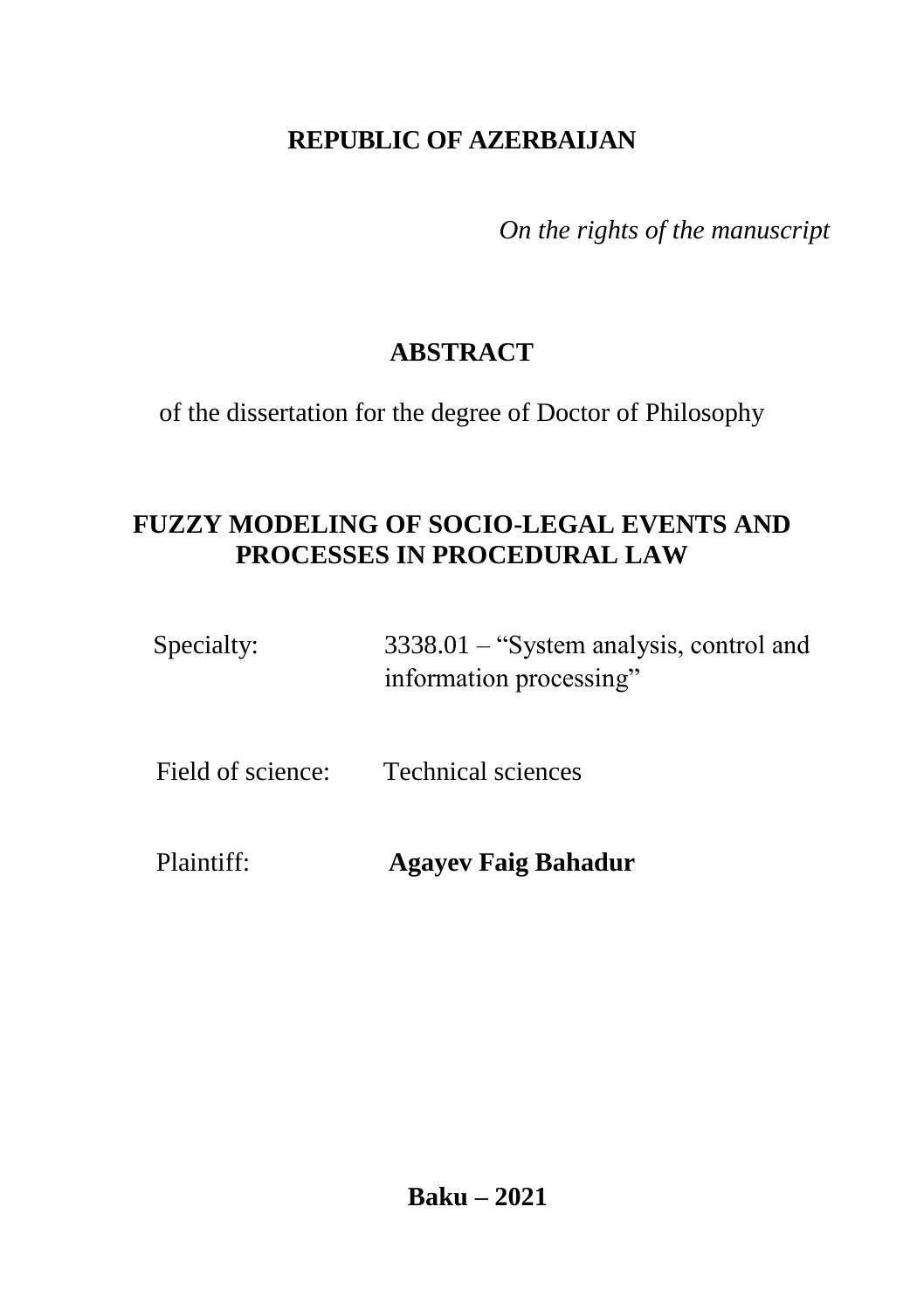The work was performed at the Institute of Control Systems of the Azerbaijan National Academy of Sciences.

| <b>Scientific supervisor</b><br>(consultant): | doctor of technical sciences,<br>professor Ramin Rza Rzayev           |
|-----------------------------------------------|-----------------------------------------------------------------------|
| <b>Official opponents:</b>                    | doctor of technical sciences, professor<br>Cavanshir Firudun Mammadov |
|                                               | doctor of technical sciences, dosent<br>Mehriban Isa Fattahova        |
|                                               | PhD in technique<br><b>Hanmurad Hanbala Abdullayev</b>                |

Dissertation council ED 1.20 of Supreme Attestation Commission under the President of the Republic of Azerbaijan operating at the Institute of Control Systems of the Azerbaijan National Academy of **Sciences** 

Chairman of the Dissertation council:

 academian of ANAS, doctor of technical sciences, professor \_\_\_\_\_\_\_\_\_\_\_\_\_\_ **Ali Mamed Abbasov**

Scientific secretary of the Dissertation council:

 doctor of technical sciences, professor \_\_\_\_\_\_\_\_\_\_\_\_\_\_ **[Naila Fuad](https://isi.az/en/content/88/) Musayeva**

Chairman of the scientific seminar:

 doctor of technical sciences, dosent \_\_\_\_\_\_\_\_\_\_\_\_\_\_ **[Fahrad Haydar](https://isi.az/en/content/169/) Pashayev**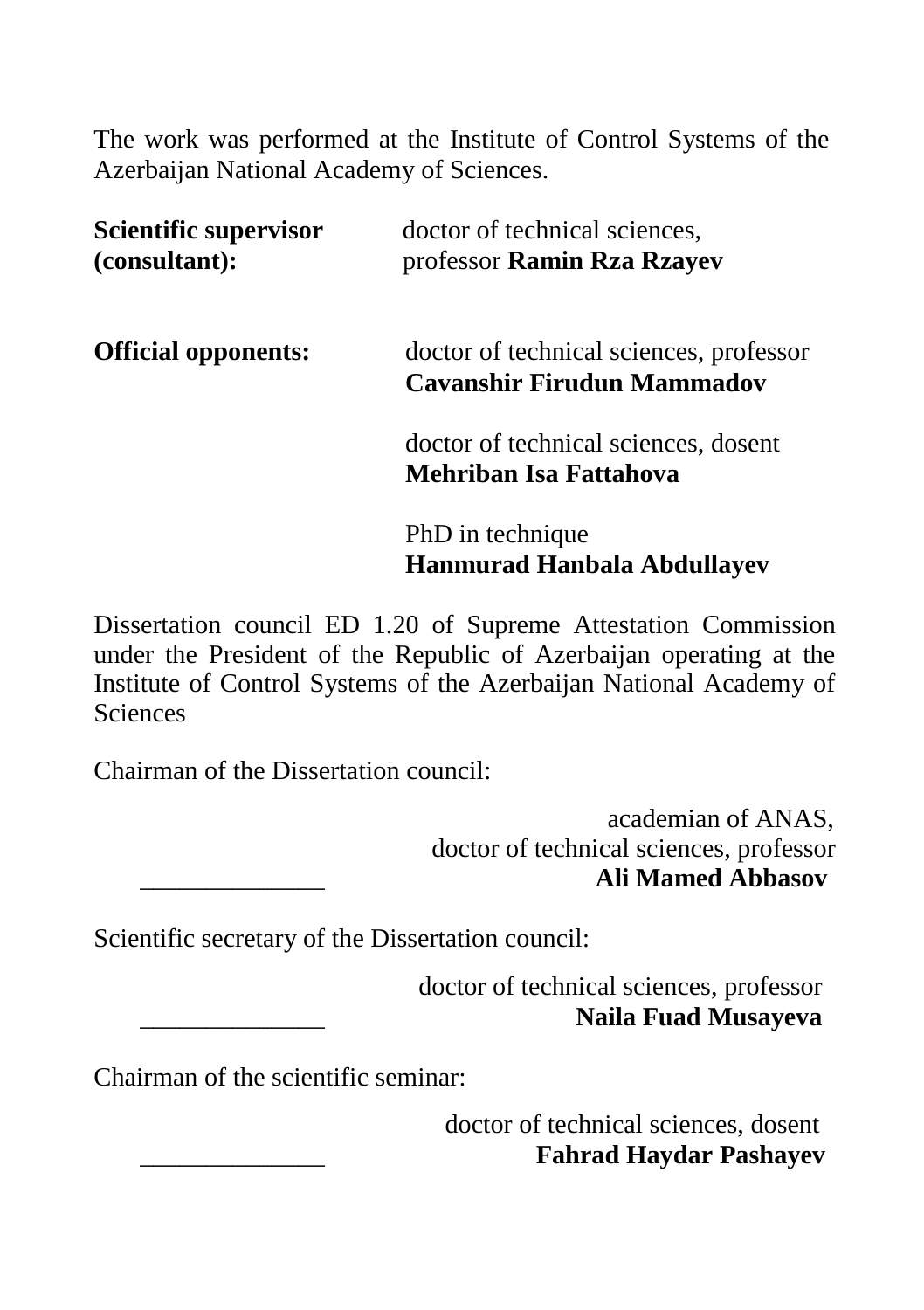#### **GENERAL CHARACTERISTICS OF WORK**

**Relevance of the work**. Hundreds of cases of use of assessment concepts can be observed in the procedural law of any country, in its legal norms. Each concept of assessment is unique in its own way, because it has its own history of creation and evolution, periodic repetition of its application, analogues in the legal norms of foreign countries, and its own special allocation.

Assessment terms used in legal norms governing procedural legal relations reflect fuzzy concepts. In the legal doctrine of any state, they are called assessment concepts. Thus, during the correct application and interpretation, they allow achieving the effectiveness of lawmaking and law enforcement, the unequivocal clarification of the rights and responsibilities of citizens, the interference of moral ideas in the legislative and legislative process. With their help, it is possible to amortize the contradictions between the formal definition of the rule of law and the flexibility of the dynamics of public life. However, in practice, there are very difficult but completely justified complications in the use of assessment concepts. First, this is due to the fact that in most cases it is impossible to replace the concepts of assessment with formally defined expressions, i.e. formalisms, although in some cases it is not appropriate for this purpose. Therefore, if necessary, there is a great need to replace the concepts of assessment with appropriate formalisms and to carry out the process of alternative law regulation (application of law) on their basis with the application of full scientific justification. Here, we should bear in mind that any concept of assessment must be present in the expression of legal norms in an accessible and clear form of natural language for a wide range of the population. However, most words in the natural language of communication reflecting these and other concepts have semantic uncertainty, or, to put it simply, fuzzy.

This is explained by the fact that human nature, by its very nature, is fuzzy at all its levels, whether scientific or domestic, and it is impossible to describe it by traditional classical mathematical methods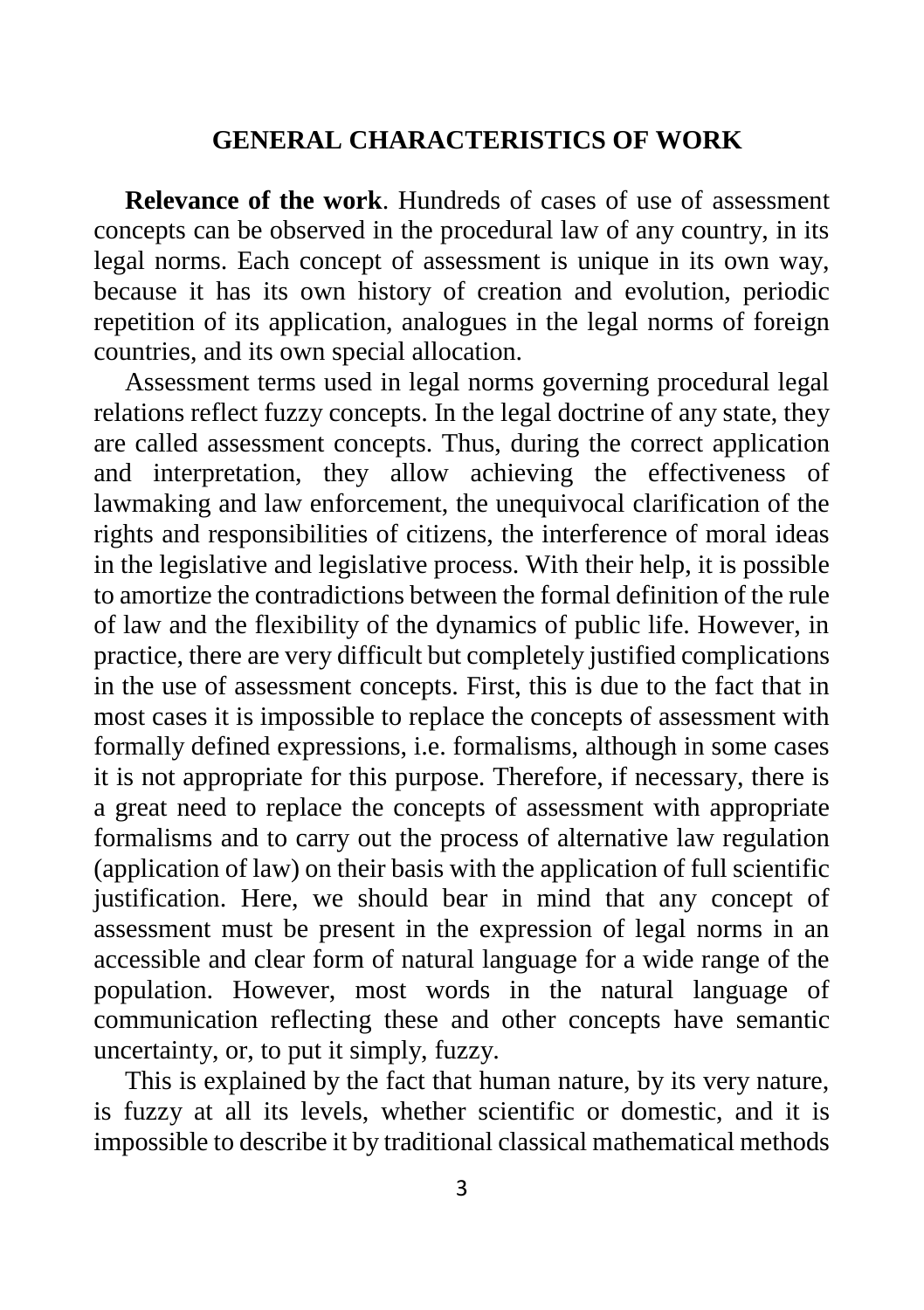when necessary. It is the semantic uncertainty that assessment concepts carry that becomes a "headache" for legislators and law enforcers in the first place.

The problem of semantic uncertainty in fuzzy assessment concepts is not only a legal but also a general scientific problem. Representatives of both the humanities and the exact sciences are engaged in its elimination. The term "concept of assessment" was first coined in 1956 by S.I. Vilyansky in the post-Soviet space. Over the following decades, important research in the field of legal aspects of assessment concepts was carried out in the fundamental works of T.V. Kashanina and D.N. Levi on the general theory of law; on criminal law of R.S. Jinjolia and others; on Civil Law of D.A. Garaymovich; also on criminal process of S.S. Bezrukov; on labor law of Y.A. Stepanova; on administrative law of V.V. Ignatenko; on suffrage of A.V. Mironov. Nevertheless, the logical (sometimes decisive) significance of the concepts of assessment in the process of lawmaking and application still remains poorly understood. R.M. Nigmatdinov's monograph on the conceptual apparatus of civil procedural law in the Russian-speaking environment and V.V. Yarkov's scientific work on the application of the concepts of arbitration and assessment in civil procedural law can also be mentioned.

It is also worth noting in the field the services of J. Karimov, the world-class Azerbaijani scientist in legal cybernetics, corresponding member of the Russian Academy of Sciences, Academician of ANAS (since 1967), Serbian Academy of Sciences and Arts, Finnish Academy of Sciences and Letters, Montenegrin Academy of Sciences and Arts, Russian Academy Sciences' Institute of Social Sciences, also of the International Academy of Information Processes and Technologies, the Academy of Political Sciences of the Russian Federation, International Informatization Academy and Honored Scientist of the Russian Federation. Synthesizing legal science with information, Karimov is the first legal scientist in the USSR to deal with legal cybernetics. Among his numerous scientific works are the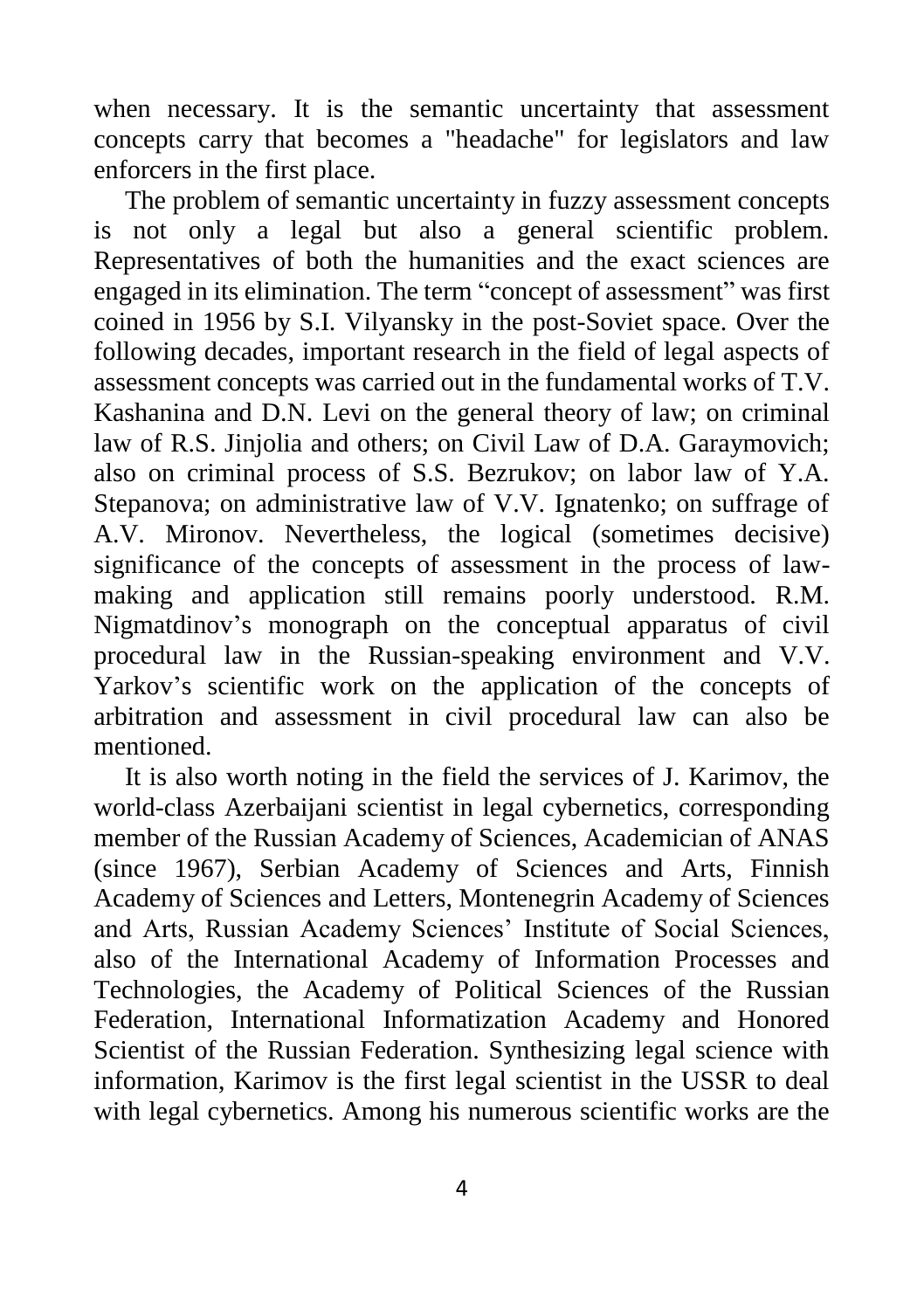books "Philosophical Problems of Law" (1972) and "Methodology of Law" (2008).

Thus, the abovementioned considerations prove the relevance of the topic and essence of the existing dissertation research.

**The purpose of the work.** The main purpose of the dissertation is to eliminate the semantic uncertainty of the assessment concepts used in procedural law, to reveal the interpretive features of their interpretation through fuzzy modeling of legal norms and on this basis to develop a methodology of information support of procedural decision-making process (PDMP); to develop a methodology for information support of the decision-making process in the framework of legal regulation of procedural legal relations

In order to achieve this goal, it was proposed to address the following issues:

- $\Box$  Disclosure of the logical and legal essence and content of fuzzy concepts of law;
- $\Box$  Study of the logical structural model of the legal norm;
- $\Box$  Fuzzy modeling of the legal norm, taking into account the existence of semantic uncertainty in the concepts of assessment;
- Classification and assessment of violations, taking into account the existence of semantic uncertainty in the concepts of assessment;
- $\Box$  Development and simulation of the concept of the information system supporting the decision-making process.
- $\Box$  Characteristics of social and legal events, procedural rights, norms and relations of criminal procedure law.

**Object and content of the research.** The object of scientific research carried out within the dissertation is the articles of the Criminal Code of the Republic of Azerbaijan, the corresponding legal doctrines, as well as public relations related to criminal cases on the basis of Article 165 ("Infringement of copyright or related rights").

The content of the research of the dissertation is the assessment concepts of procedural law, which determine the amount of pecuniary damage and, at the time of its application, generally reflect the legitimacy and nature of the genesis.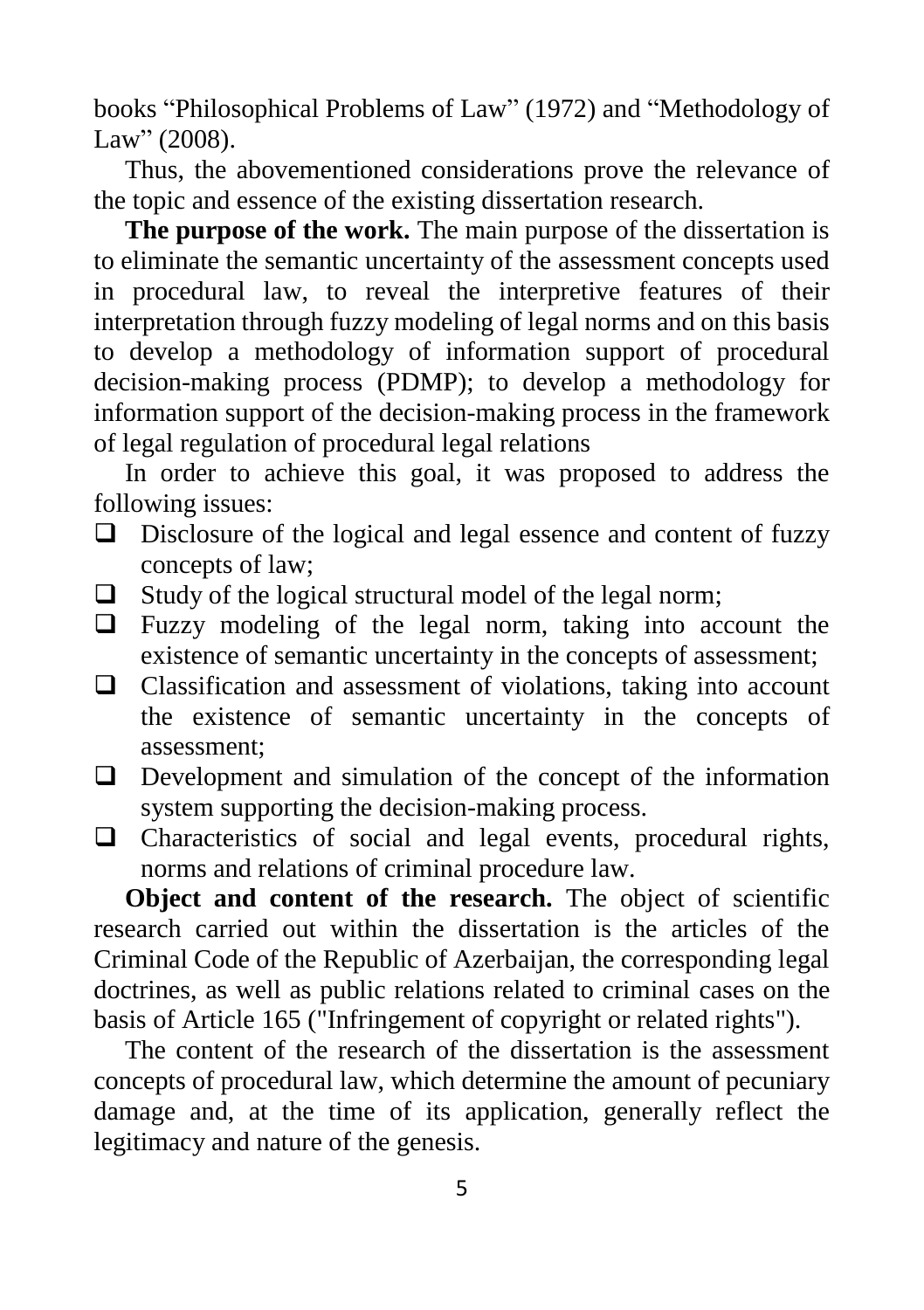Methodological bases of research. The current research methodology is based on the methods of control technologies using elements of artificial intelligence, as well as fuzzy logic and neural networks that successfully reflect themselves in decision-making processes in uncertainty environment. For example, the assessment used in procedural law allows the development of a formal apparatus that does not require complex mathematical calculations to describe the legal norms of the application of fuzzy logic in the elimination of semantic uncertainty of concepts. In addition, the mathematical apparatus of fuzzy set theory allows the processing of unmeasured data as well as measured data.

Hybrid (*neural-fuzzy*) method is also used in the dissertation. It became clear on the basis of the application of this method in a special example of procedural law and law enforcement that during the application of the law, in the presence of semantic uncertainty in the concepts of assessment, it is possible to create fundamentally new hardware and software tools that can provide information support to the decision-making process.

**Scientific results.** The main results obtained in defense are expressed as follows:

- Clarification of the logical-legal essence and content of the concepts of fuzzy assessment of law;
- $\Box$  Study of the formal model of the logical structure of the legal norm;
- $\Box$  Development of a fuzzy model of the legal norm, taking into account the existence of semantic uncertainty in the concepts of assessment;
- $\Box$  Assessment and classification of violations of the law, taking into account the existence of semantic uncertainty in the concepts of assessment;
- $\Box$  Development and simulation of the concept of information support system of procedural decision-making process.

**Theoretical and normative bases of research.** The theoretical basis of the research is the field knowledge acquired by the plaintiff in law, as well as the combined knowledge that is inextricably linked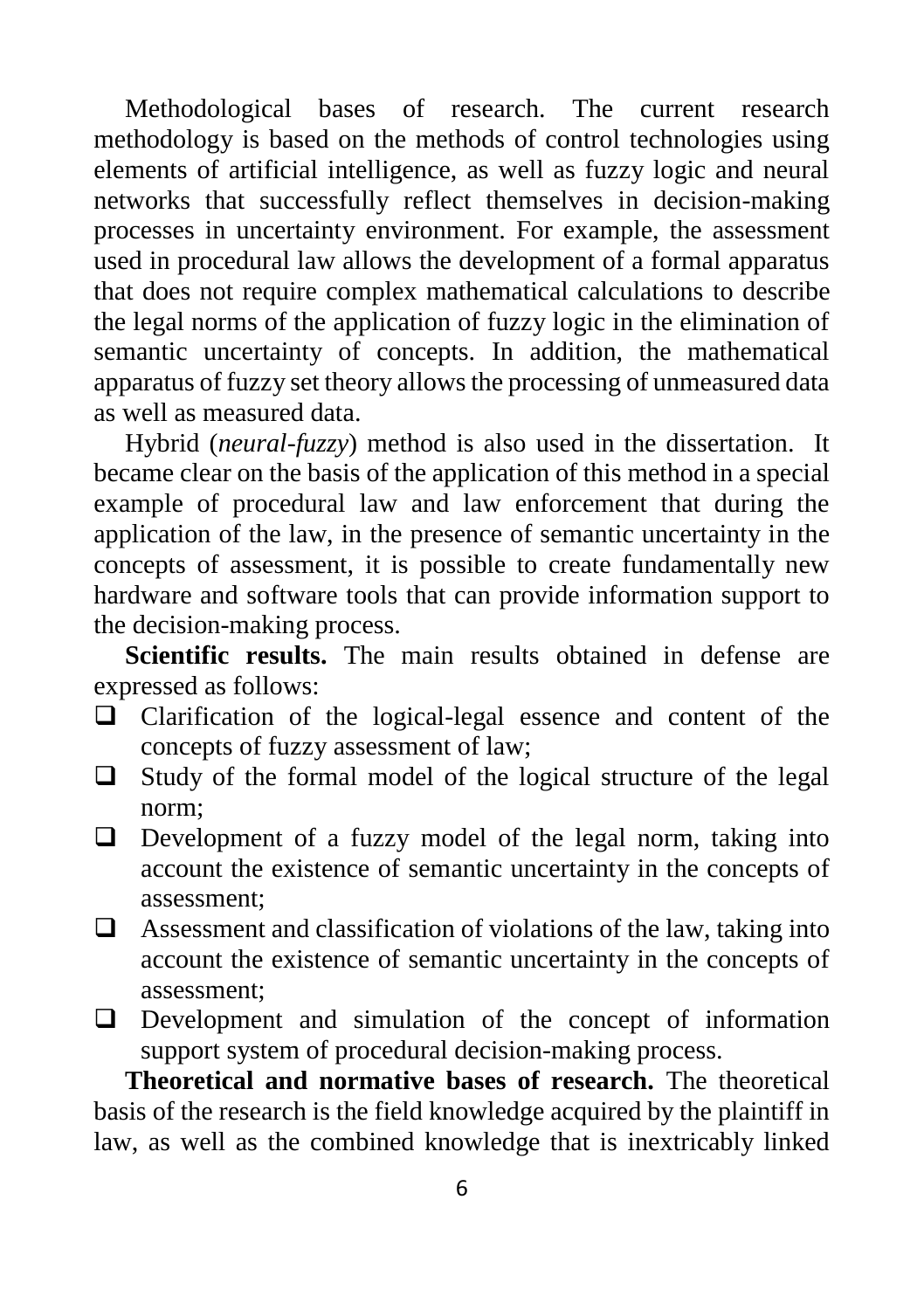with them, and events in the field of lawmaking and law enforcement. The plaintiff tried to understand critically and to initiate the development of the theoretical potential of formal logic based on the mathematical apparatus of fuzzy logic in terms of the study of the concepts of assessment in the legal norms of procedural law. The normative bases of the scientific research carried out within the dissertation work are the sources of the legislation on civil and administrative methods of judgment, in particular, the articles of the Criminal and Criminal-Procedural Codes of the Republic of Azerbaijan.

**Scientific novelty of the research and its provisions put forward for defense.** The novelty of the research conducted in the framework of the dissertation is reflected in the formulation and expression of vague approaches to the formalism of the legal norms as a whole, and in particular to the concept of evaluation. Based on the existing approach, the concept and methodology of developing an information support system for procedural decision-making with the application of a neural-fuzzy (hybrid) modeling system were expressed.

The dissertation is an uncompleted individual research work. The results of the analysis of semantic uncertainty in the assessment concepts of procedural law were also reflected here. Within the framework of the research, the author's interpretation of the logical structure of the legal norm was expressed and substantiated in the sense that its content was expressed in the form of cause-and-effect relationships through the rules of implication.

Thus, for the first time, the assessment concepts set forth in the norms of the procedural law of the Republic of Azerbaijan, reflecting the amount of damage, are considered in the complex - in the process of application of the law in the form of fuzzy formalisms during the period of their existence and development. The complex approach is reflected in the fact that these concepts of assessment are analyzed and studied from both the semantic and formal (fuzzy) point of view of the doctrine of law.

According to the results of the scientific research carried out within the dissertation, the applicant defended the following provisions: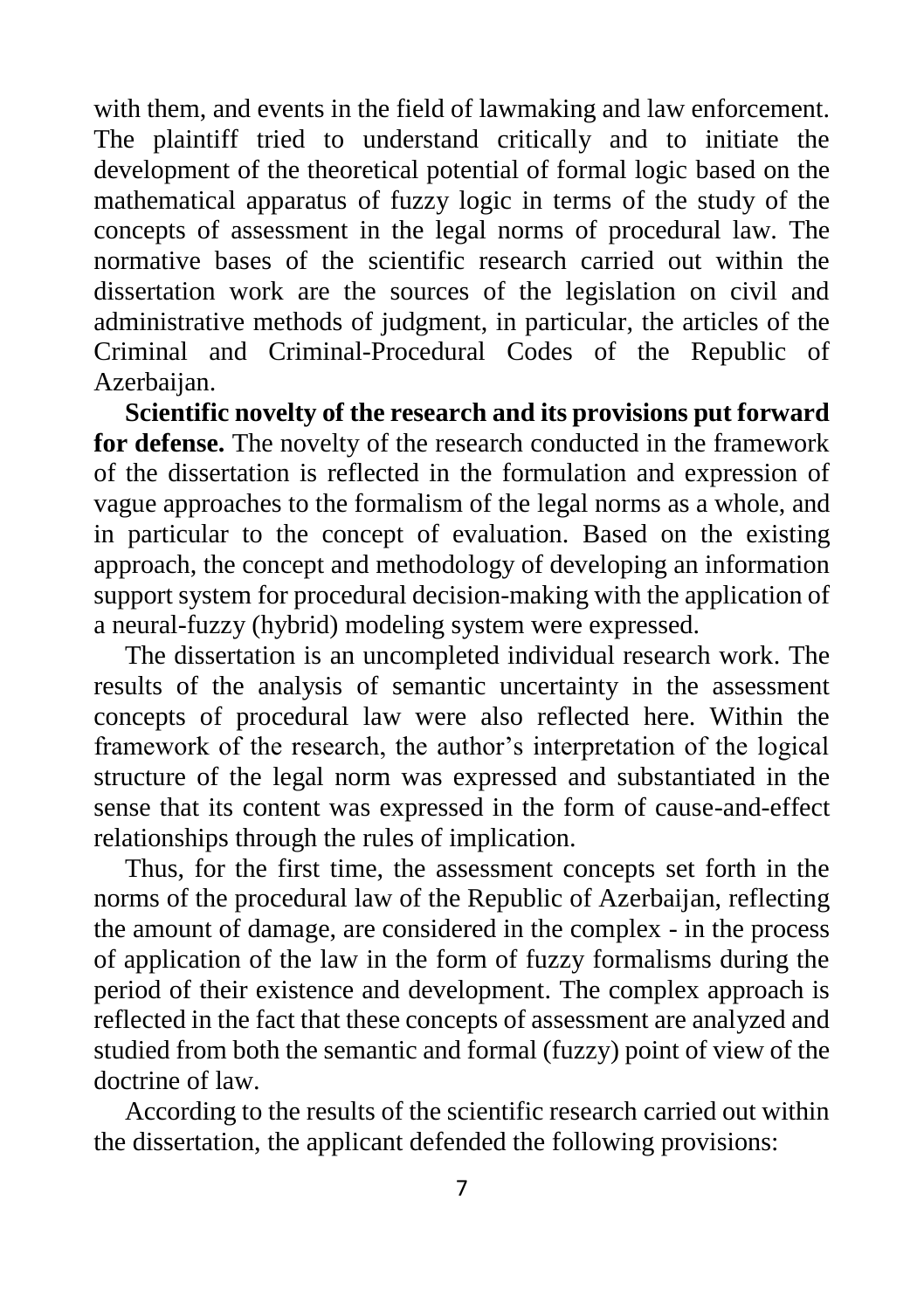- $\Box$  The concept of semantic uncertainty was expressed and applied in the assessment concepts that can be used in jurisprudence: thus, semantic uncertainty in the concept of assessment is an integral part of the legal norm. It entrusts the law enforcement officer with the choice of a free, intellectually willed and morally justified procedural decision.
- $\Box$  The semantic nature of the concept of eassessment was analyzed in a new way. It was determined that the distinguishing feature of the concept of assessment in the legal norm is not related to the obvious nature of its logical structure. It is due to the ambiguity of the semantic content of the legal norm.
- $\Box$  In the example of the concept of the amount of material damage, the definition of the concept of assessment of procedural law was given from a formal point of view: as a fuzzy concept that regulates the judicial process and carries additional information in a specific court case for the law enforcement within the fuzzy extract system.
- $\Box$  Given the presence of semantic uncertainty in the assessment concepts, a fuzzy model of the rule of law has been developed.
- $\Box$  Given the existence of semantic uncertainty in assessment concepts, fuzzy methods for classifying and assessing violations have been developed and articulated.
- $\Box$  The concept of an information system supporting the decisionmaking process based on a fuzzy logic output system implemented on a neural network basis was expressed, and a simulation was performed on a specific example.

**Theoretical and practical significance of the dissertation.** The practical significance of the dissertation is that the results obtained can be applied in court practice, for example: in the interpretation of assessment concepts by law enforcers (law enforcement officers), in the interpretation of court decisions of all instances, in lawmaking - in the improvement of legislation and legal norms that include assessment concepts. In addition, due to the use of a large number of assessment concepts in legal documents, it would be appropriate to include in the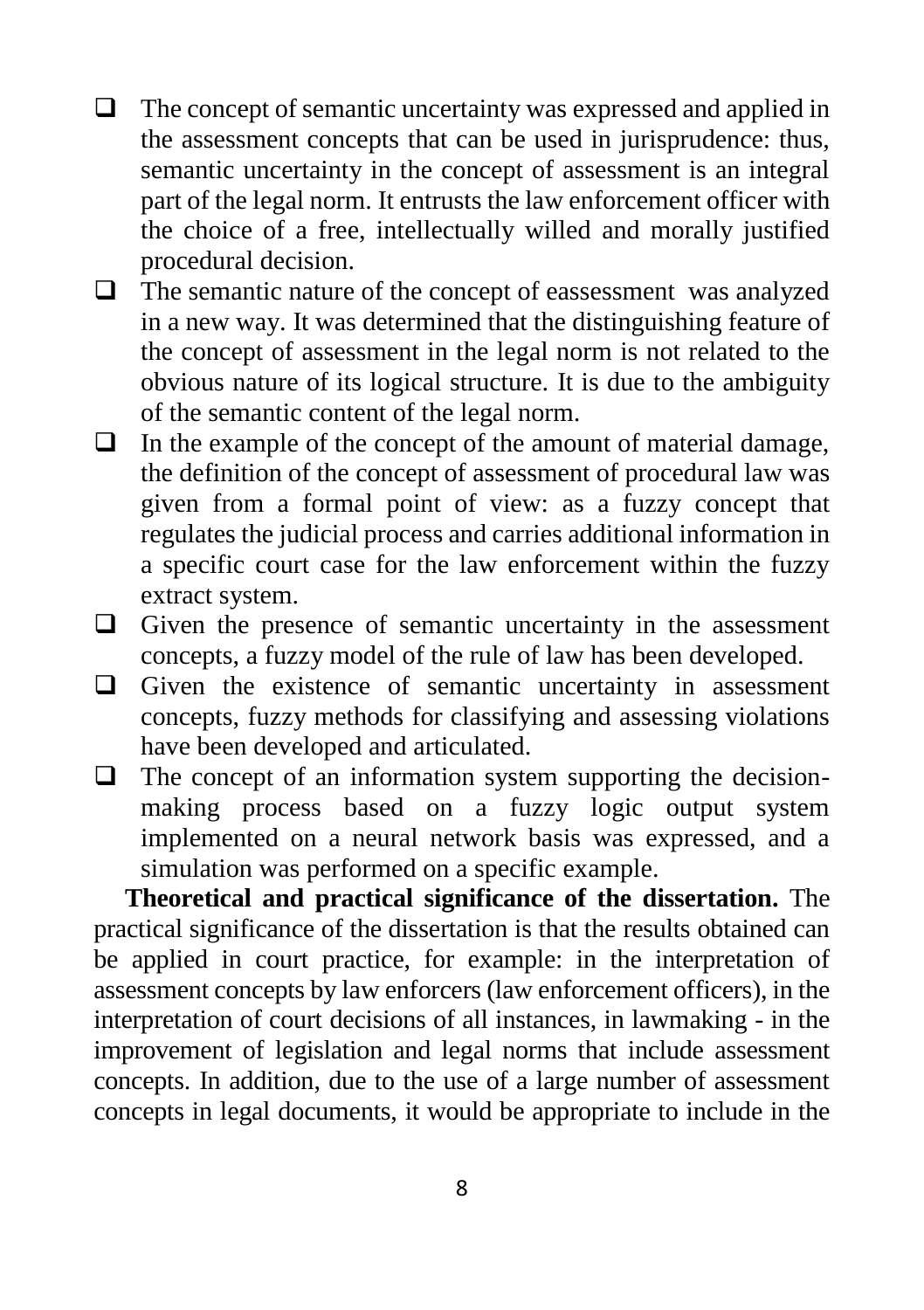curricula of higher education law specialization "Procedural law assessment concepts" subject.

**Approbation of the obtained results.** The dissertation was developed in the laboratory "Methods of signal recognition and technical diagnostic systems" of the Institute of Control Systems of the Azerbaijan National Academy of Sciences and was discussed in the laboratory and general institute seminars. The main provisions of the dissertation were published in eight scientific articles and commented on in September 2016 at the International Scientific Conference on Application of Fuzzy Systems and Soft Computing (ICAFS).

**Structure and volume of work**. The dissertation consists of introduction, four chapters, results and a list of 75 literary sources. Without the table, figures and the list of the literatures the volume of the main content of the dissertation consists of 204500 characters, including: introduction - 15216 characters, Chapter I – 65900 characters, Chapter II - 42282 characters, Chapter III – 44562 characters, Chapter IV - 34728, Results - 1812 characters.

## **CONTENT OF THE DISSERTATION**

The **Introduction** explained the relevance of the dissertation, emphasized the basics of research, reflected the scientific novelty and theoretical and practical significance of the work, outlined the provisions to be defended with the purpose to achieve the goals of the dissertation, and described the content and structure of the work, including the results sought.

The **First Chapter** is devoted to the problems of semantic uncertainty in the assessment concepts of law, and in this chapter, the essence of the existing assessment concepts in jurisprudence is considered. It is noted that the problem of assessment concepts is not sufficiently developed as part of the general problem of uncertainty in the legal doctrine of the state. According to these views, the main issue of the scientific research carried out within the dissertation was stated. The research question in the chapter is expressed as the need to develop a mechanism designing an information support system for the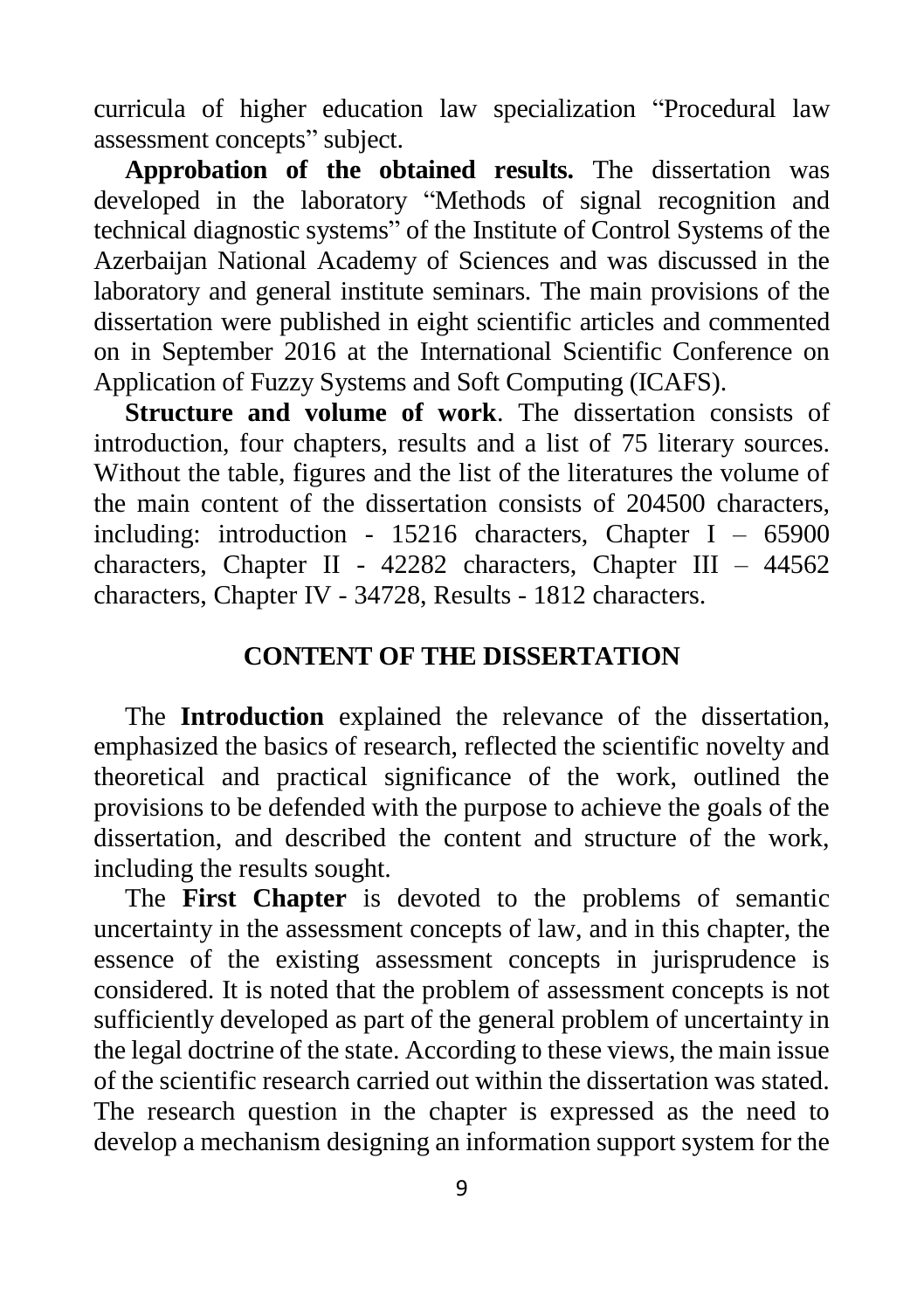PDMP, provided that semantic uncertainty in the assessment of legal norms is eliminated.

The problem of exempting legal norms and assessment concepts from fuzzy as one of the factors of uncertainty inherent in the natural language system, for example, is even more acute. Such uncertainty can be overcome through the context of the "fuzzy word." However, this is not always possible, because the technique of describing law is not perfect and cannot be a priori perfect. Take, for example, the terms of assessment that are common in legislation, such as "honest", "difficult", 'immediate', "basic", "special", and "obvious", etc. In jurisprudence, they are given the same meanings as the corresponding words of natural language. Even in the use of ordinary words (for example, household), their content is often blurred and their very meaningful interpretation is also allowed.

However, the use of the above-mentioned concepts of assessment of legal norms in the legislation does not mean that there is a sloppiness of the legislative person, in particular, the ambiguity of the content of legal norms is justified in some cases, because it acquires the necessary flexibility in the expression of law.

Thus, the current chapter examines the problem of uncertainty in procedural law. Take, for example, the concepts of assessment that are common in legislation, such as "real", "secret", "short-term", "basic", and "obvious", etc. In law, they are given meanings that apply to the relevant words of the natural language. Even in the development of the word household, their content is often vague and allows for ambiguous interpretation.

The **Second Chapter** is devoted to the process of decision-making based on the methods of fuzzy logic and the study of methods of applying hybrid systems, and in this chapter, the methods of overcoming semantic uncertainties inherent in the natural language system are considered as well. For example, methods of neural-fuzzy modeling and fuzzy set theory were applied as means of informatization of weakly structured objects of the conceptual types of assessment of legal norms.

The main point of the chapter is the analysis of multivariate selection methods among fuzzy alternatives based on the point assessment and intersection of fuzzy sets. In addition, the implementation of the fuzzy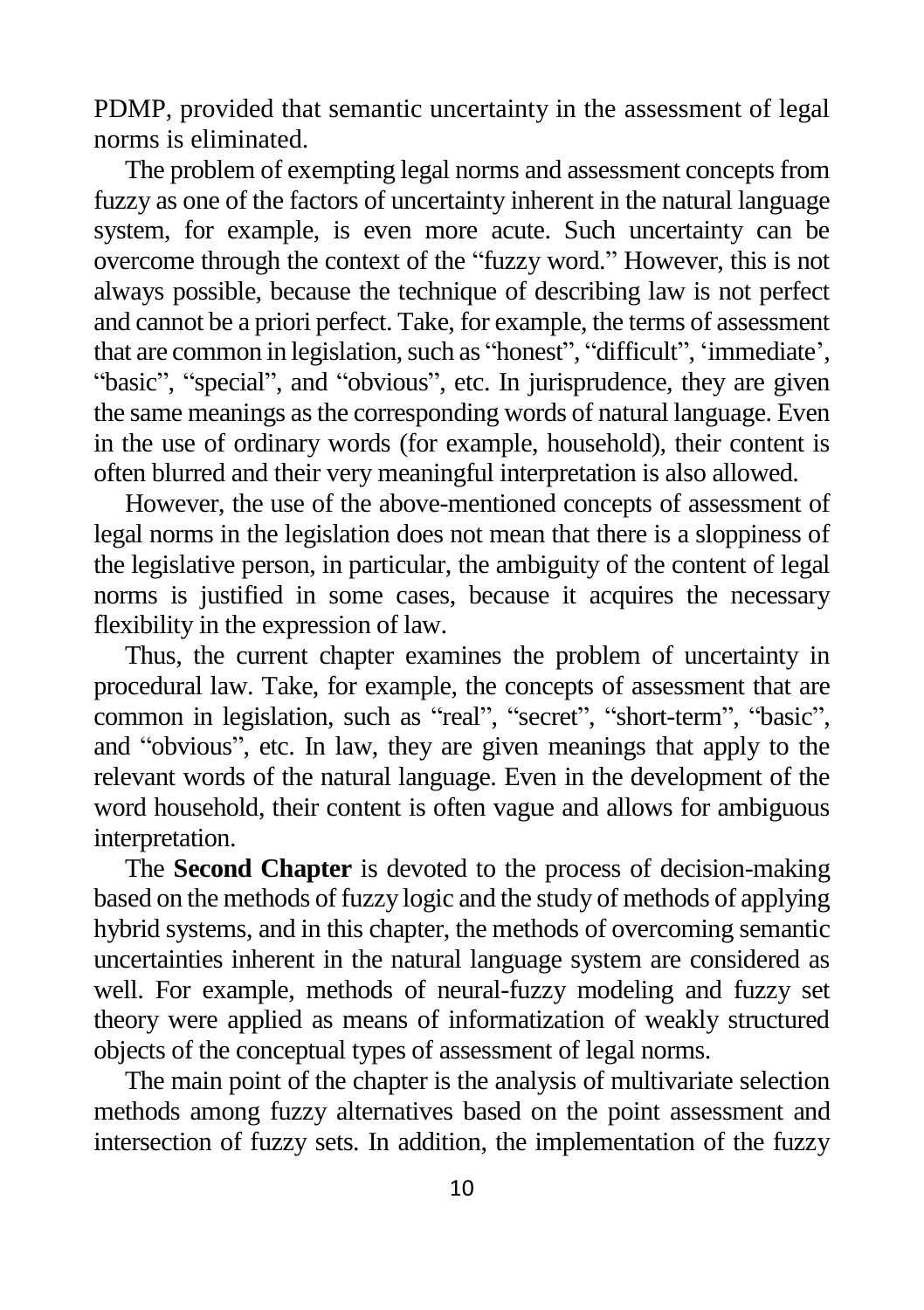extraction mechanism on the logical basis of neural networks is explained in detail here. Artificial neural networks were dynamic systems capable of learning. They are resistant to noise and have a wide range of properties. A neural network consists of numerous processor elements (artificial neurons) that interact. These neurons differ in their teaching characteristics and are generated based on examples and data.

Figure 1 presents a model of a five-layer feed forward-type neural network.



**Fig. 1.** Fuzzy extraction mechanism in the logical basis of the neural network

Due to its own structural and parametric learning ability this network implements an autonomous system of fuzzy logic that supports the decision-making process in the environment of uncertainty.

The **Third Chapter** proposes a new method that eliminates semantic uncertainty in the concepts of assessment in procedural law. In this chapter, Article 165 of the Criminal Code of the Republic of Azerbaijan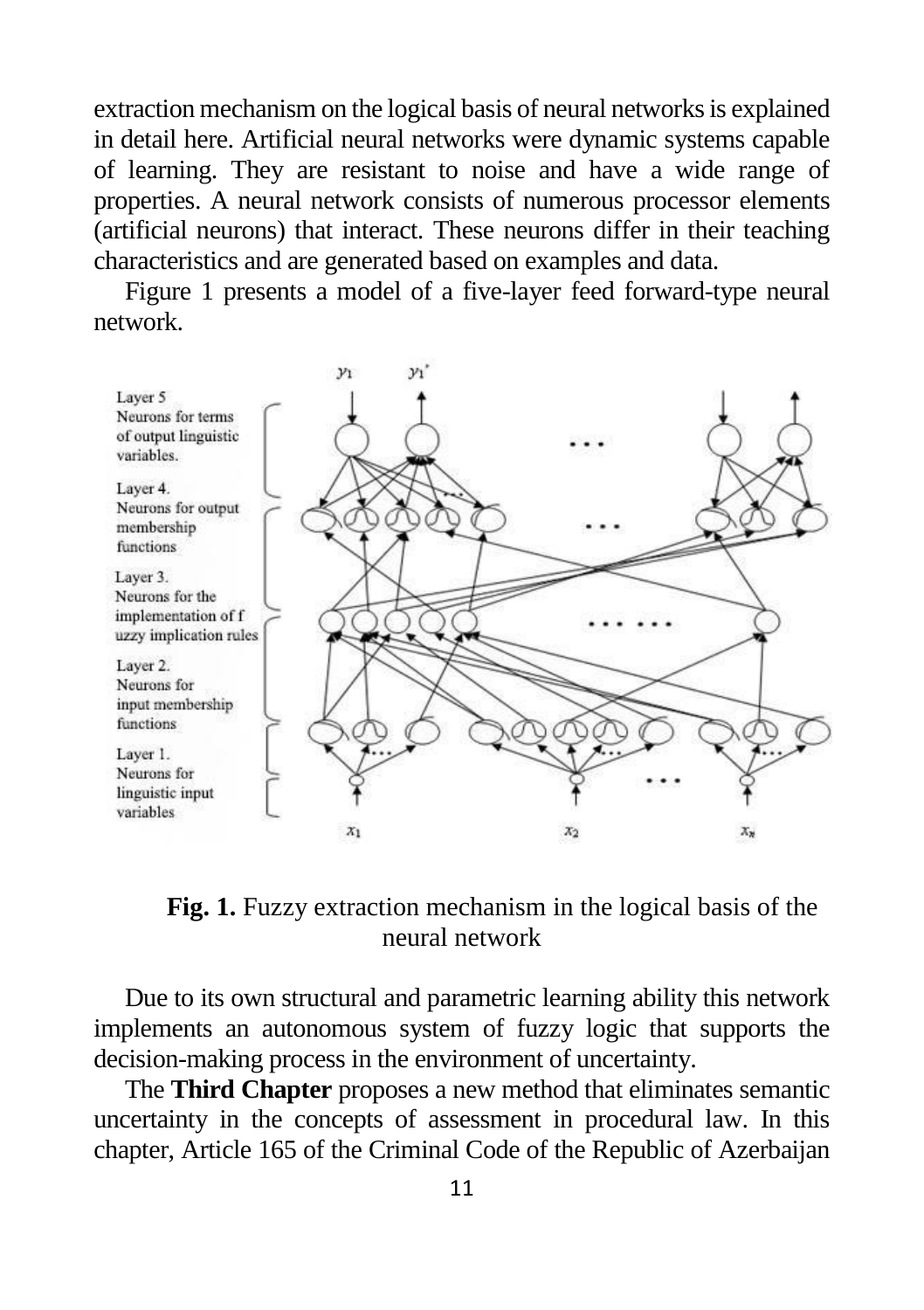(Infringement of author's or adjacent rights) was taken as an example, and the formalism of the notion of "significant damage" assessment was proposed, provided that it was harmonized with the sanction applied on its basis.

In order to provide an adequate punishment for the notion of assessment, a gradation scale of possible sanctions obtained on the basis of the description of the relevant legal norm in terms of fuzzy implicative rules is proposed. Here we understand the following formalism under the name of a logical structure that reflects the essence of the concept of assessment as a starting condition:

$$
C=x_1\setminus x_2\setminus\ldots\setminus x_n\setminus y_1\setminus y_2\setminus\ldots\setminus y_m. \tag{1}
$$

Here, *C* is the content of the assessment concept;  $x_i$  ( $i=1+n$ ) are signs of this content known to the person applying the right;  $y_i$  ( $j=1\div m$ ) are features added to the definition of assessment defined in the process of law enforcement. That is determined as a result of such analysis that under the name of the logical structure of the legal norm, they understand the topological set (or unity) of three dialectically interrelated elements: *hypothesis*, *disposition* and *sanction*. These elements support the functional autonomy of this collection. As a result, the logical structure of the legal norm is described as follows.



**Fig. 2.** The logical structure of the legal norm

The nature and means of the interaction of the legal norm elements are determined by the existing public relations, as well as by the specific features of the elements themselves. It is impossible not to take into account the existence of the human factor in the personality of the legislator because the legislator, by his voluntary decision, forms the content of all elements of the legal norm and connects them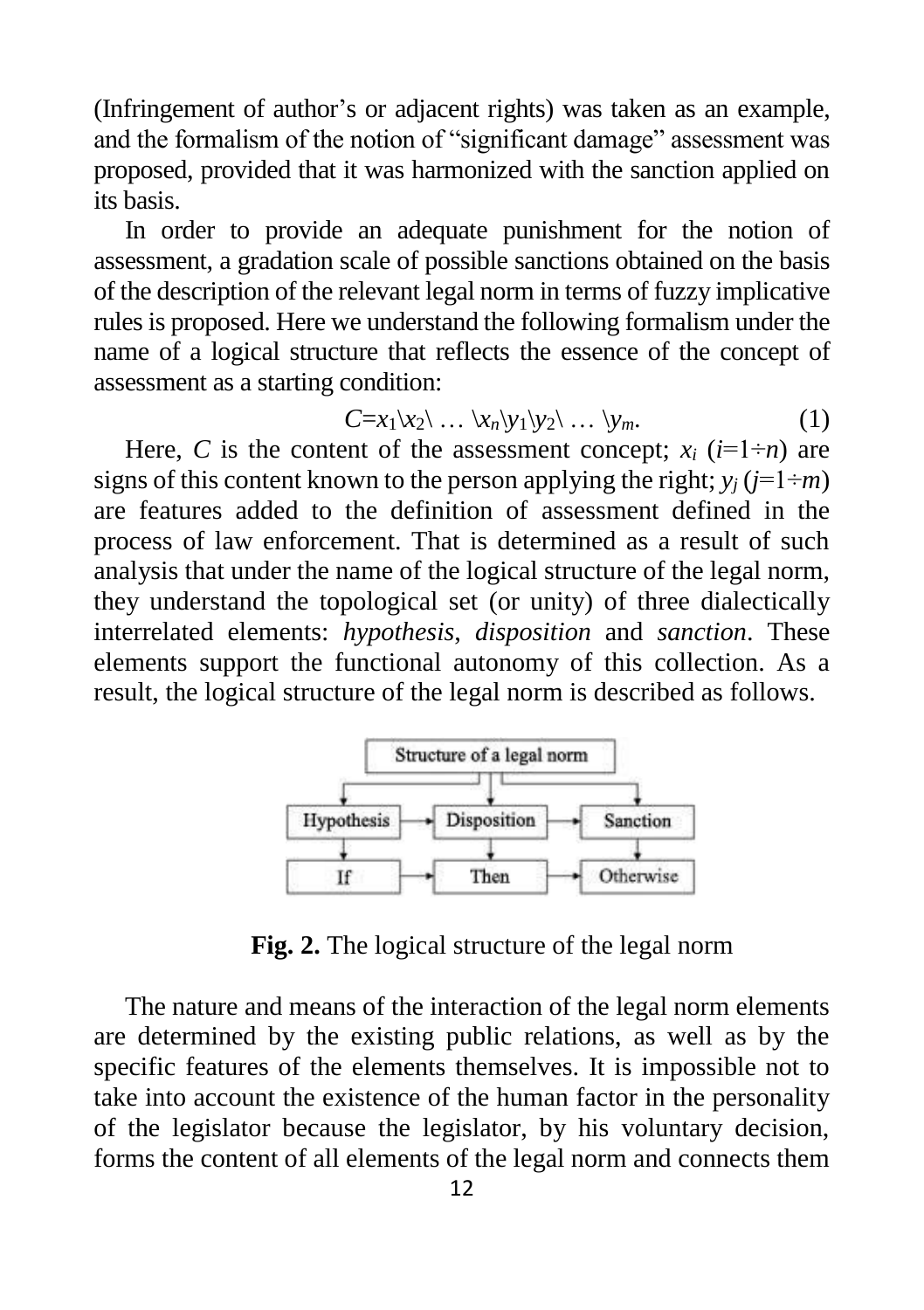with other legal factors. From a formal (mathematical) point of view, the norm of law *N* is usually described in the following implicative way, i.e. in the form of a logical statement:

$$
N = ((C \Rightarrow E) \land (C \land \overline{E})) \Rightarrow S \tag{2}
$$

Here C - indicates the conditions (legal situation) for the implementation of the legal norm;  $E -$  is a legal instruction;  $S$  is a sanction. The implication of *SE*, the core of the rule of law, creates a cause-and-effect relationship between a specific legal situation and a sanction. In this case, the existence of a violation is the result of the appropriate *S* sanction.

According to the principle (1), the structure of any legal norm can be formalism. However, it is possible to be satisfied with simplified expressions in specific cases. For example, suppose that the act of breaking any law is symbolized by A, and B symbolizes the signs of the act of breaking this law. If an equivalent relationship is established between them, then the S sanction is applied. In other words, the following implicative rule exists:

$$
(A \approx B) \Rightarrow S \tag{3}
$$

In fact, this rule reflects the following idea: the presence of a certain component (A) of the offense characterized by certain features (B) leads to the application of the relevant sanction (S). Assessment can be specified by changing the symbols (3) with the help of the necessary formulas that reflect the structure of the concepts. As a result, it is possible to obtain more complex configurations of legal norms.

Take, for example, Article 165 of the Criminal Code of the Republic of Azerbaijan, entitled (Infringement of author's or adjacent rights). This article is expressed as follows:

165.1. Illegal use of author's or adjacent rights objects, that is edition under a name or different way in assignment of authorship of another's scientific, literary, art or other product, its illegal reprinting or distribution, as well as compulsion to co-authorship and as a result of these acts damage caused was in significant size - is punished by the fine at a rate from 1000 up to 2000 manats or public labor for the term from three hundred and twenty up to four hundred eighty hours.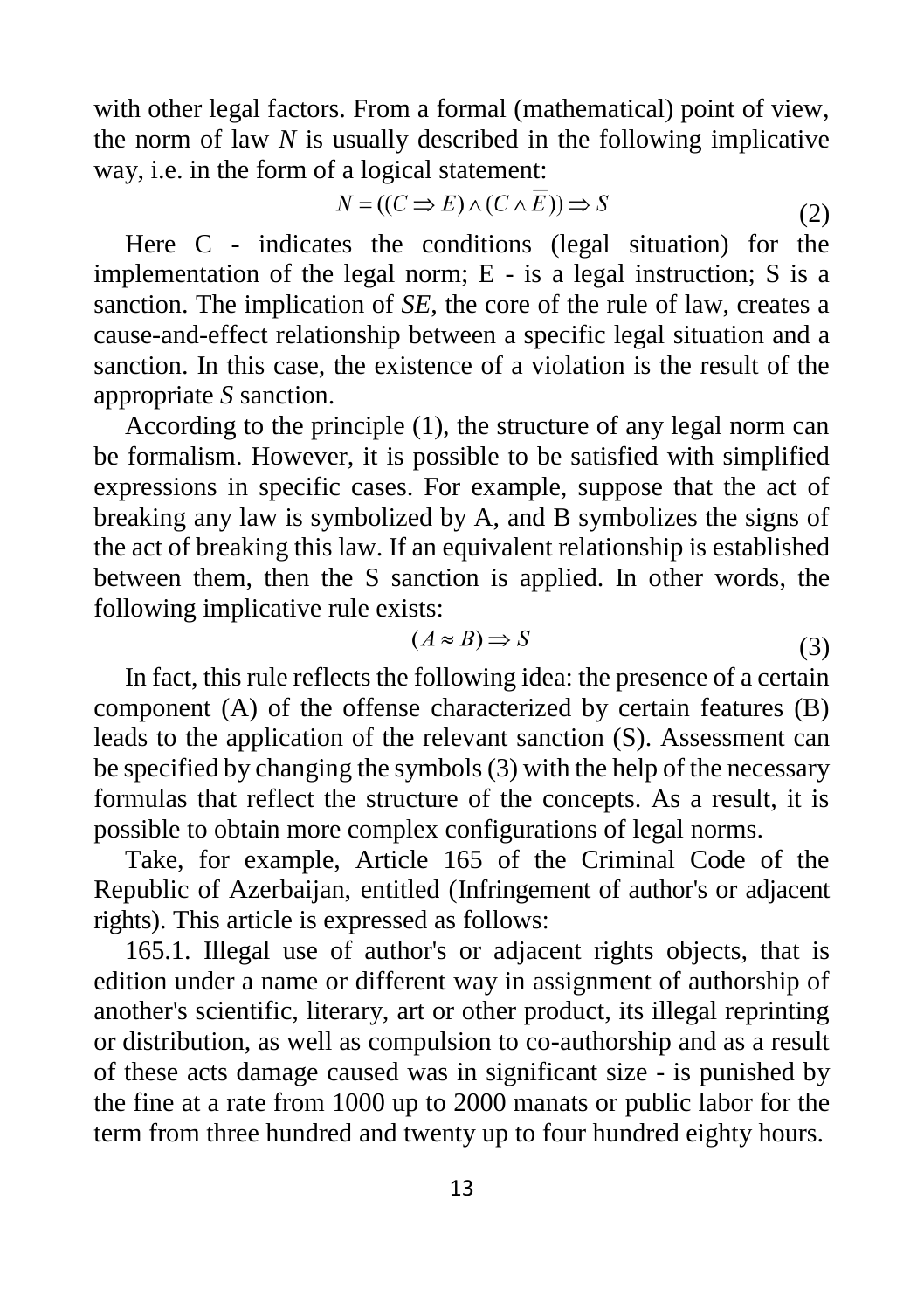165.2. The same acts committed:

165.2.1. repeatedly;

165.2.2. on preliminary arrangement by group of persons and by organized group — is punished by a fine at a rate of  $2,000$  to  $4,000$ manats, or correctional labor for the term up to 2 years, or restriction of liberty for up to 2 years, or imprisonment for up to 2 years.

Taking into account the accepted signs, the existing legal norm can be described as follows:

$$
\begin{cases}\n(A \approx B_1) \Rightarrow S_1, \\
(A \approx (B_1 \wedge B_2)) \Rightarrow S_2.\n\end{cases}
$$
\n(4)

At first glance, everything is quite clear and concisely described by the expression of the existing legal norm and its kind of logical formalism (3.4). But this only seems so at first glance. This includes the notion of "significant harm" assessment as an obstacle, or more precisely, its semantic uncertainty. Along with other terms such as "insignificant damage", "large amounts of damage", "a very large amount of damage", "significant damage", etc., the linguistic variable *"amount of damage"* has an important place in the interpretation of the law and in the law enforcement process.

The point is that an improperly thought out assessment of the amount of damage can lead, on the one hand, to incomplete protection of copyright and related rights, and, on the other hand - to an unjustified extension of the sanction. In addition, the terms of the linguistic variable "*amount of damage*" can be interpreted differently in different situations. Therefore, it is necessary to develop an appropriate gradation scale for each specific case or event.

For example, the following five assessment concepts were selected to assess the violation and to express the appropriate sanction:  $u_1$  – "Small amount of material damage";  $u_2$  – "significant material" damage"; *u*<sup>3</sup> – "great material damage"; *u*<sup>4</sup> – "significant damage'; *u*<sup>5</sup> – "significant damage". Simply put, under the name of *С*=(*u*1, *u*2, *u*3, *u*4, *u*5) plurality we understand a set of signs that classify sanctions. Then, if we consider the criteria used in the legal norm as fuzzy sets, then perform the assessment of the offense with the application of a sufficient set of fuzzy implicative rules of the type "<If ..., then ....>"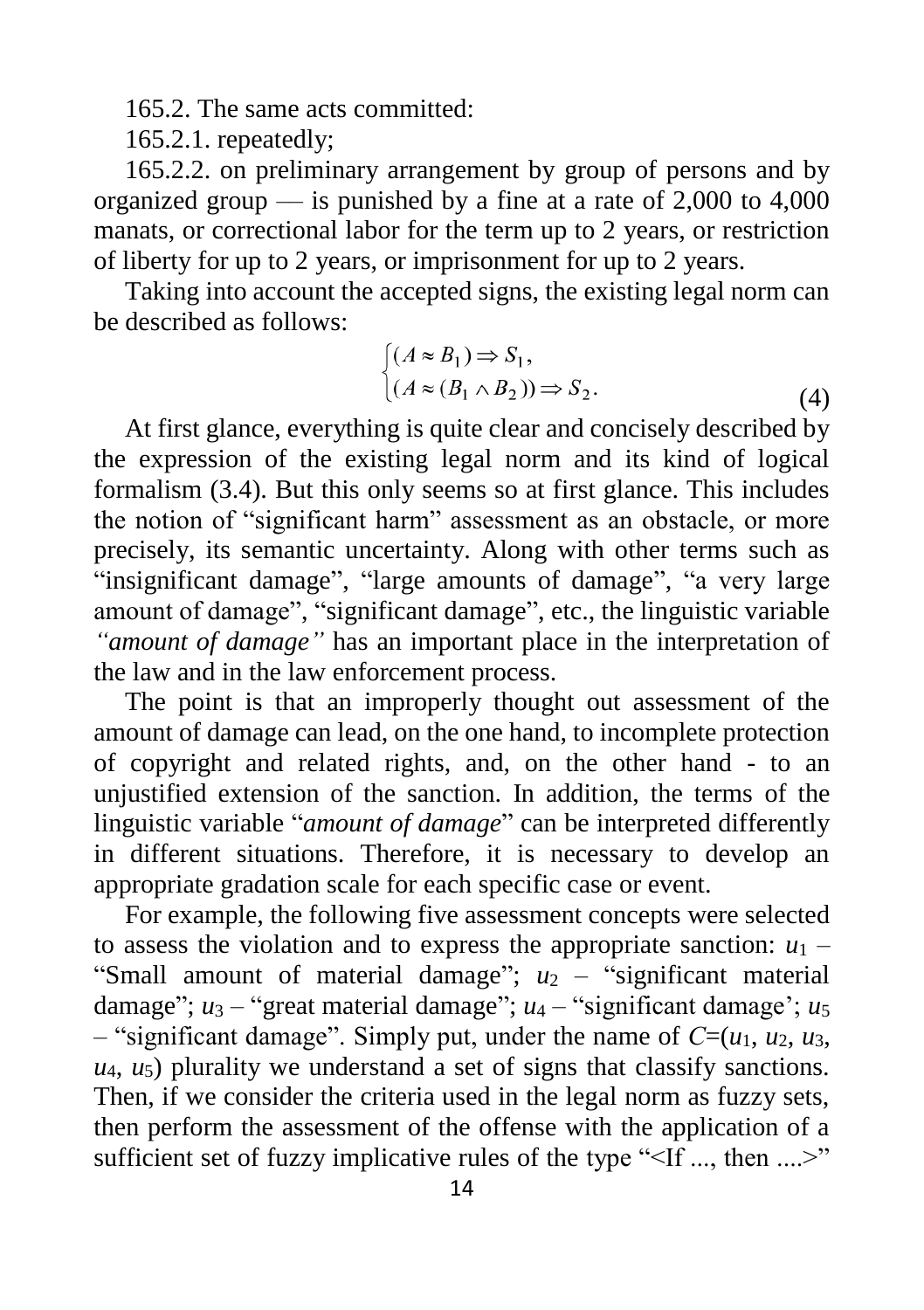and an appropriate gradation scale of possible sanctions is drawn up on its basis. Thus, the main points of Article 165 of the Criminal Code of the Republic of Azerbaijan are expressed differently as follows:

*e*1: "If there is a publication of another's scientific, literary, artistic or other work in one's own name, or another misappropriation of another's authorship, as well as coercion to co-authorship, a minimum fine (from  $1,000$  to  $2,000$  manats) is imposed.";

*e*2: "If, in addition to the above, there is an illegal reprint or distribution of such work, a fine of more than the minimum (three hundred and twenty to four hundred and eighty hours of public labor) is imposed.";

*e*3: "If, in addition to the terms of *e*2 the same acts are committed repeatedly or by a group of persons or an organized group in collusion, then the maximum penalty (fine of 2000 to 4000 manats or correctional labor for up to two years or restriction of liberty for up to two years or imprisonment for up to two years) is imposed";

*e*4: "If the case in question contains all the features listed in order *e*2, but the damage is caused by the repetition of the same acts by only one person, except for a group of persons previously involved in the crime, then the average penalty (in the amount of 2000 to 4000 manats) is imposed":

*e*5: "If there is coercion to co-authorship, but the publication of another's scientific, literary, artistic, or other work under his own name has not been proven to have been committed by a group of persons or an organized group with prior connivance, then the average penalty (in the amount of 1000 to 2000 manats) is imposed";

*e*6: "If there is no publication of another's scientific, literary, artistic or other work in one's own name, and if the coercion of co-authorship is not confirmed, then there is no criminal liability.".

As a result of the implementation of these rules, a general functional solution to the problem was found in the form of the following matrix: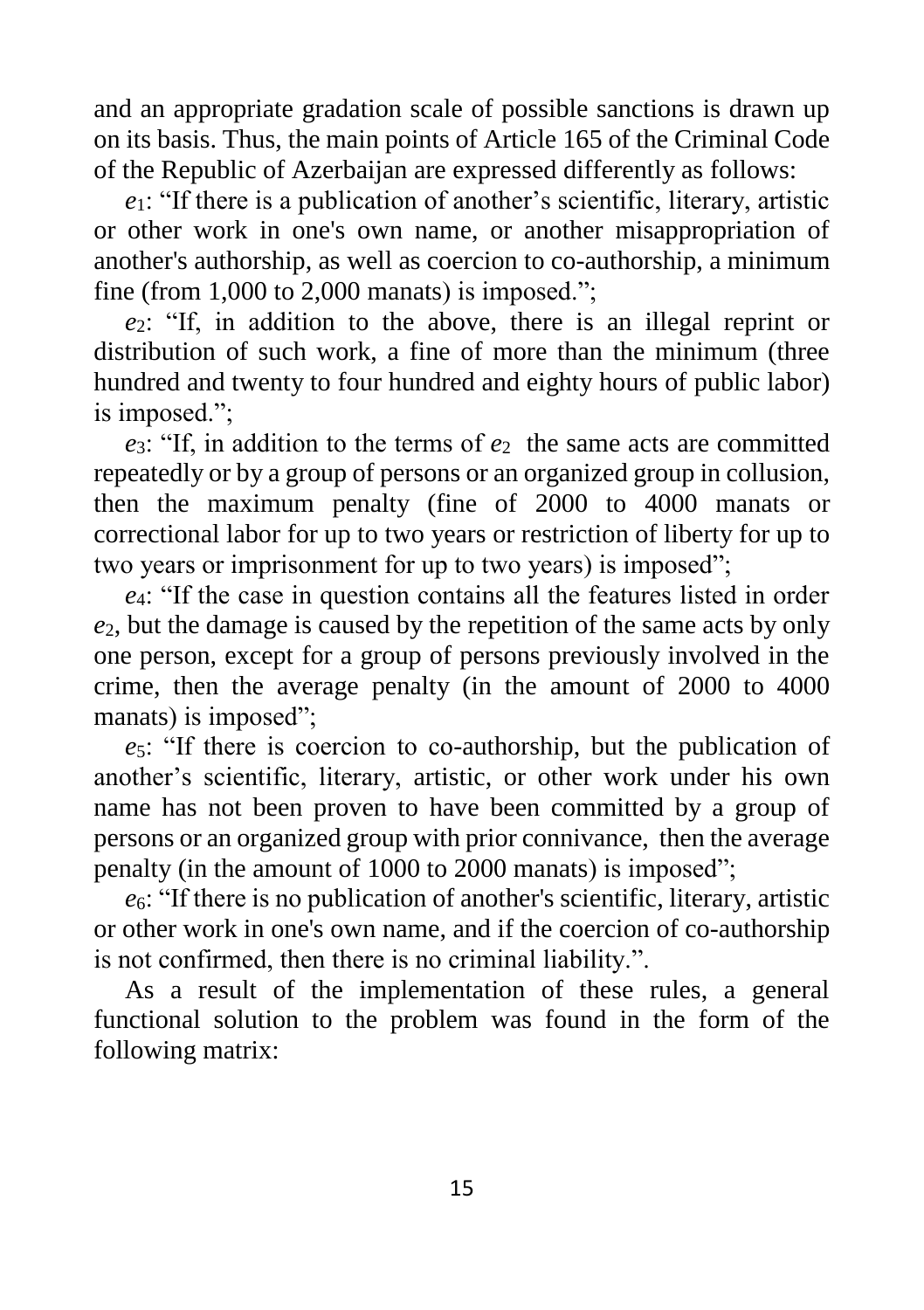|  | 0 0.1 0.2 0.3 0.4 0.5 0.6 0.7 0.8 0.9                                                                                                                                  |  |  |  |  |  |
|--|------------------------------------------------------------------------------------------------------------------------------------------------------------------------|--|--|--|--|--|
|  | $\begin{array}{ c ccccccccccccccc } \hline u_i & 0.9917 & 0.9987 & 0.9987 & 0.9492 & 0.8792 & 0.7892 & 0.6792 & 0.5492 & 0.3992 & 0.2292 & 0.0392 \end{array}$         |  |  |  |  |  |
|  |                                                                                                                                                                        |  |  |  |  |  |
|  | $\begin{bmatrix} 1 & 0.7009 & 0.8009 & 0.8701 & 0.8701 & 0.8701 & 0.8701 & 0.8701 & 0.8701 & 0.7279 & 0.5579 & 0.3679 \end{bmatrix}$                                   |  |  |  |  |  |
|  | $\begin{array}{ c ccccccccccccccc }\hline u_4 & 0.3588 & 0.4588 & 0.5203 & 0.5203 & 0.5203 & 0.5203 & 0.5203 & 0.5203 & 0.5203 & 0.5203 & 0.6977 \\\hline \end{array}$ |  |  |  |  |  |
|  | $\begin{bmatrix} u_5 & 0.0482 & 0.0784 & 0.0784 & 0.0784 & 0.0784 & 0.0784 & 0.0784 & 0.0784 & 0.0784 & 0.0784 & 0.0784 \end{bmatrix}$                                 |  |  |  |  |  |

Line *k* of this matrix represents a fuzzy statement about the level of appropriate sanction being enforced. The final scale for assessing and selecting the appropriate sanction for a copyright infringement case within the accepted hypotheses is described as in Figure 3. Let's use the gradation obtained from the "*Level of Damage*" assessment concepts used in the application of the law with regard the infringement of author's or adjacent rights to classify sanctions according to the nature of the infringement. As a result, this classification (on the example of Article 165 of the Criminal Code) will be described as Table 1.

Insignificant damage - significant damage - large amounts of damage - quite a large amount of damage – a large amount of damage



**Fig. 3.** Sanctions selection scale based on possible damage levels

| Tunic Ti Chassilication of sanchons for troudfully of the hun |                      |                |                 |  |
|---------------------------------------------------------------|----------------------|----------------|-----------------|--|
| <b>Sanction</b>                                               | Comment              | The concept of | <b>Interval</b> |  |
|                                                               |                      | evaluation     |                 |  |
| Not guilty                                                    | There is no criminal | A small amount | [0, 0.3268]     |  |
|                                                               | liability            | of damage      |                 |  |

**Table 1.** Classification of sanctions for violations of the law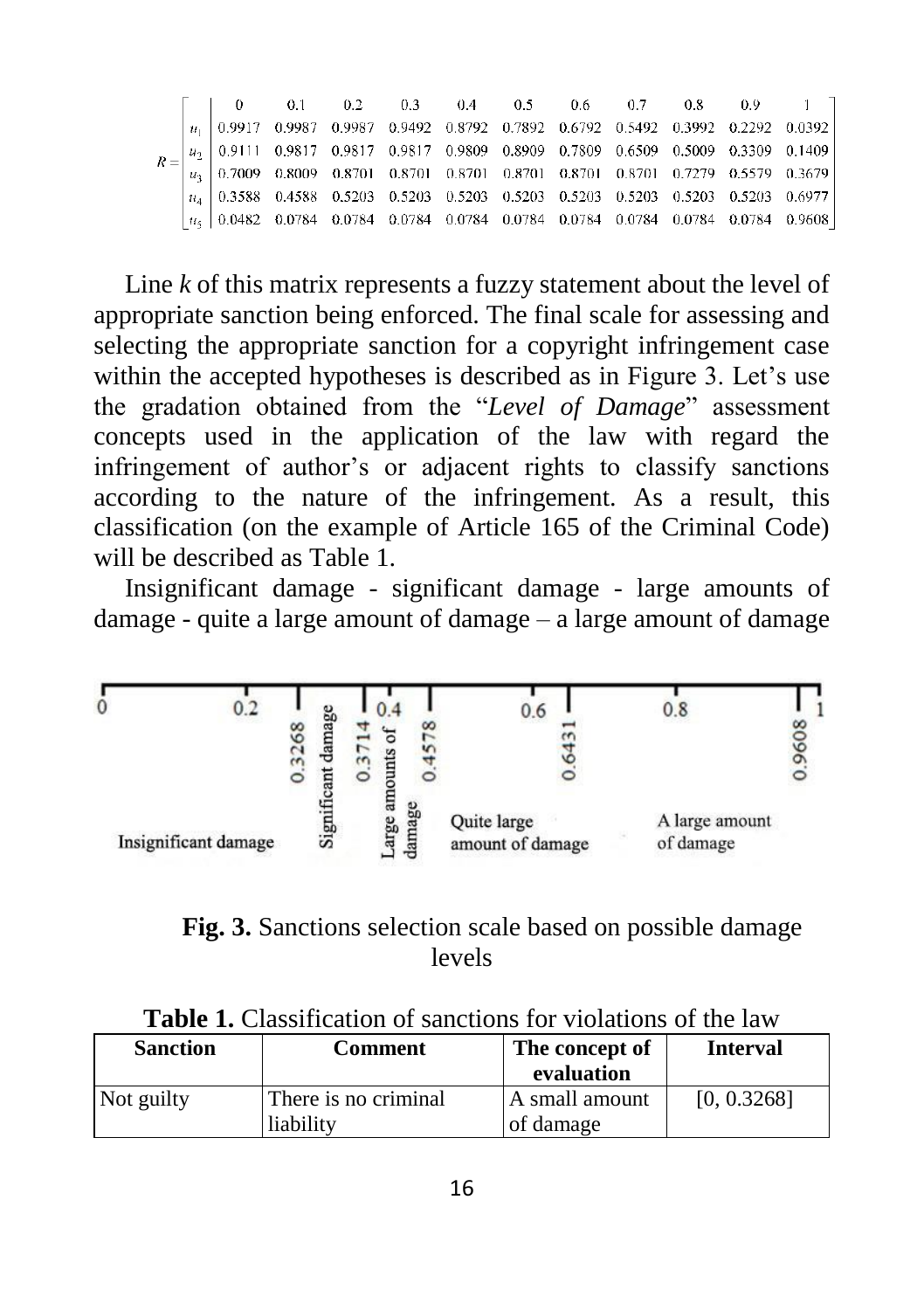| Minimal      | Fine in the amount of  | Significant      | (0.3268, |
|--------------|------------------------|------------------|----------|
|              | 1000-2000 manats       | material         | 0.3714]  |
|              |                        | damage           |          |
| Above the    | Imposing public works  | Great material   | (0.3714, |
| minimum      | from 320 to 480 hours  | damage           | 0.4578]  |
| Medium heavy | Fine in the amount of  | Very significant | (0.4578, |
|              | 2000-4000 manats       | damage           | 0.6431]  |
| Maximum      | imprisonment for up to | Significant      | (0.6431, |
|              | two years              | damage           | 0.9608]  |

A special case has been considered. For example, let's consider a case of copyright infringement committed by a person for the first time and with a loss of 1,500 manats. Assume that the amount of damage shown corresponds to the interval  $u_2$  or [0.2; 0.4] in our special case. At the MATLAB/Fuzzy Sets Toolbox (Figure 4) notation, the score was 0.38. This shows that the minimum sanction for the gradation of the obtained sanctions, i.e. 160 to 240 hours of public works. Thus, in the context of the disclosure and assessment of the methodological essence of fuzzy logic in lawmaking and law enforcement, a suggestion has been made to eliminate the semantic uncertainty in the assessment concepts of procedural law. The fuzzy implementation of Article 165 of the Criminal Code of the Republic of Azerbaijan "Infringement of author's or adjacent rights" proposed in this chapter reflects the cause-and-effect relationship between the concepts of assessment on the one hand, and the sanctions imposed on the other.

In other words, a vague analogue of a possible sanction, such as a sanction corresponding to the notion of "significant loss", was obtained on the basis of existing assessment concepts in the form of terms of the linguistic variable "amount of damage".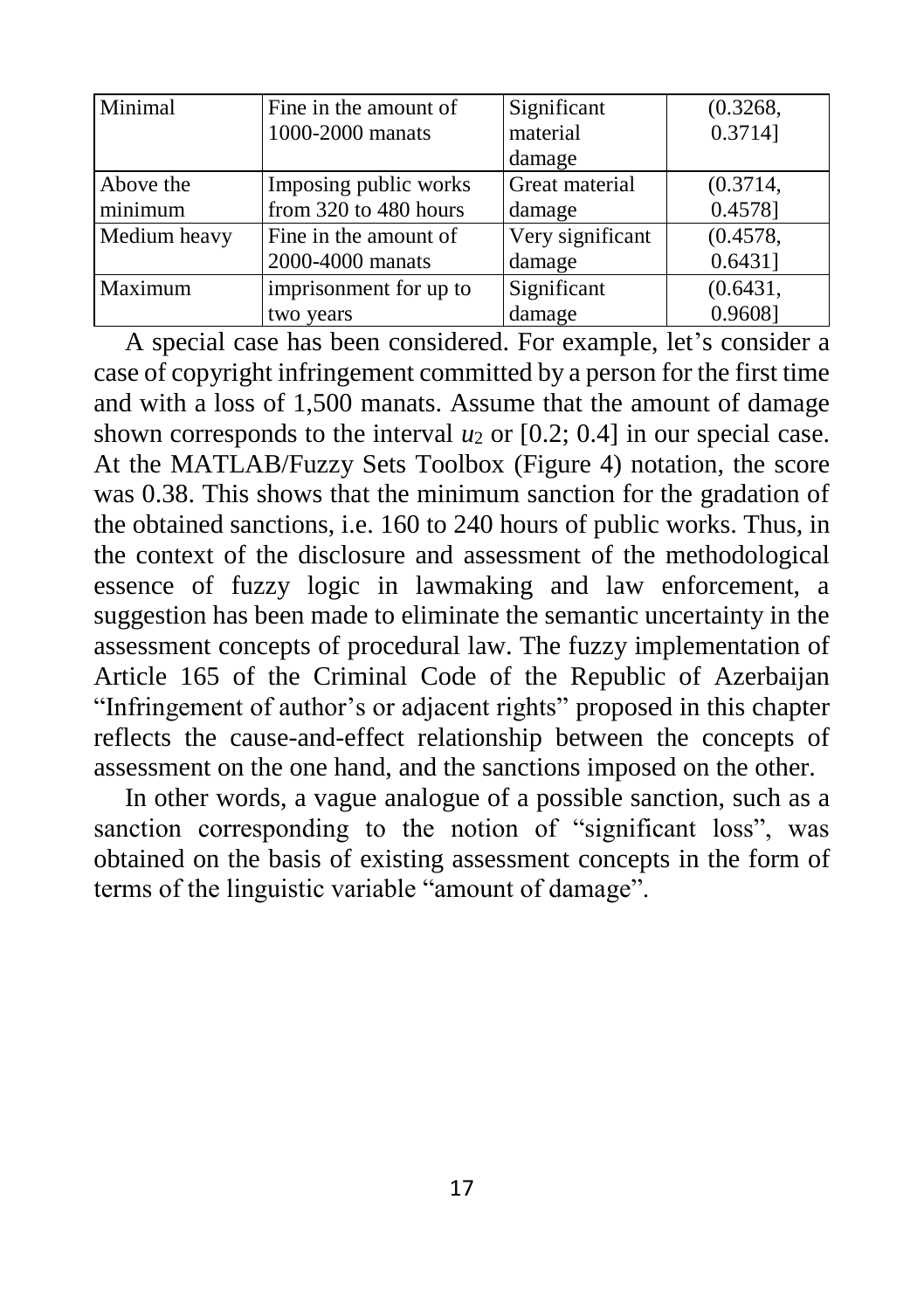



**The Fourth Chapter** proposes a means of implementing a fuzzy logic system (FLS) based on the generalized neural network model described in Chapter 2, or in other words, its logical basis, which supports the procedural decision-making process. As it was mentioned above, the connectivity model, presented in the form of a *feed-forward*  multi-layered neural network, supports the ideology of fuzzy logical control at the logical basis of neural networks. Here, PDMP FLS training is automatically generated through the implementation of training and pilot activities based on relevant sets of input-output data. As an example, Article 165 of the Criminal Code, which is expressed in the Fourth Chapter in the form of six fuzzy implicative rules, was chosen. The development of these rules through the Mamdani-type FIS editor of the MATLAB package has made it possible to establish the majority of training pairs required to establish a fuzzy logic system that supports the procedural decision-making process (Fig.5) and it formed the basis for the development of an information system that supported the procedural decision-making process.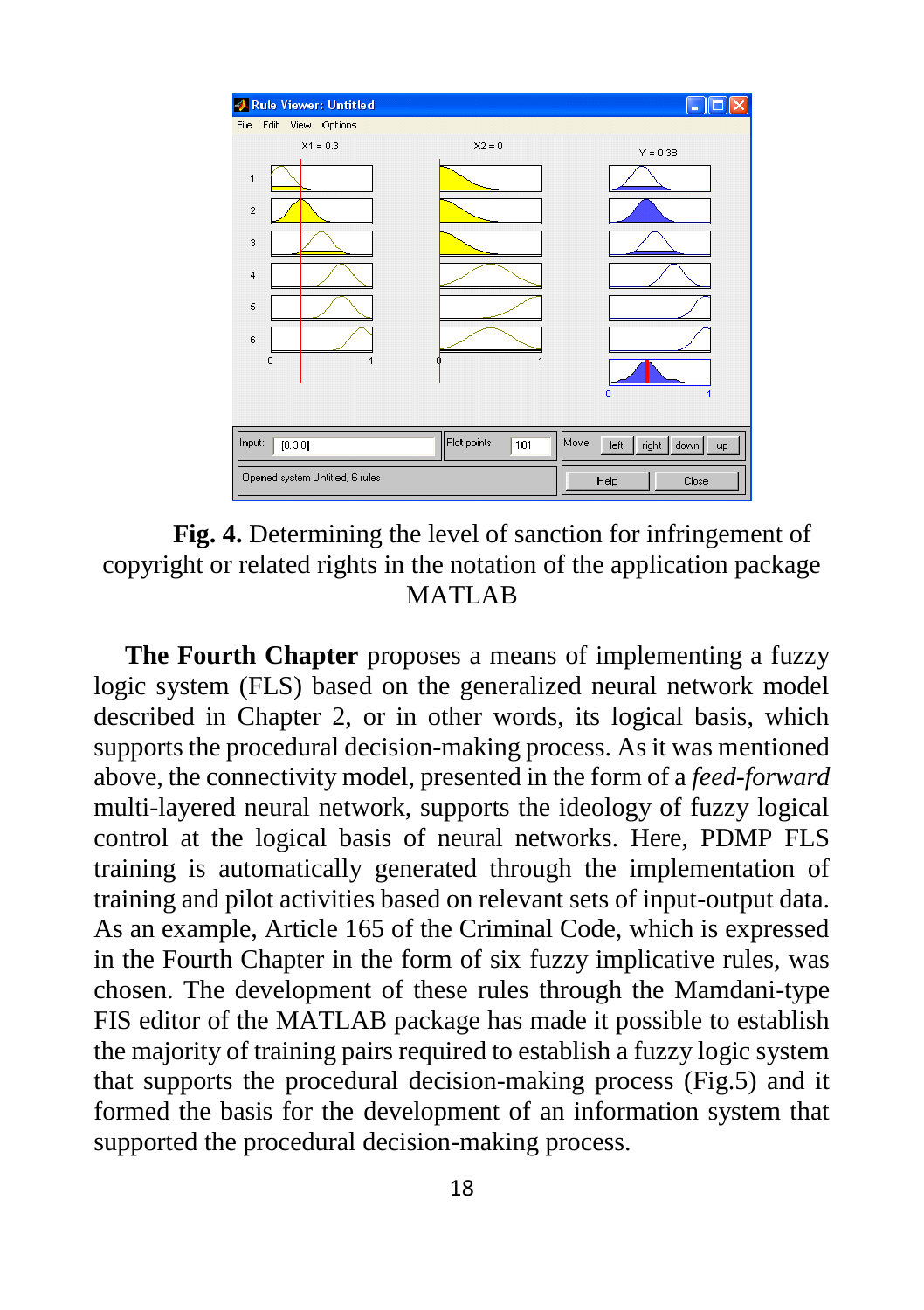The structure of the Sugena-type FIS fuzzy extraction system is generated. This structure is a model of a hybrid network in the MATLAB package. To do this, we activate the Gaussian membership function to describe the terms of input and output linguistic data through fuzzy sets through a dialog box. After the generation of the hybrid network, it is possible to visualize the structure of the PQQE FLS in the notation of the five-layer neural network. In other words, after the generation of the hybrid neural-fuzzy system, the structure of the fuzzy logic system supporting the decision-making process was visualized as in Figure 6 in the logic base of a 5-layer neural network.



**Fig. 5.** Graphical interface of ANFIS editor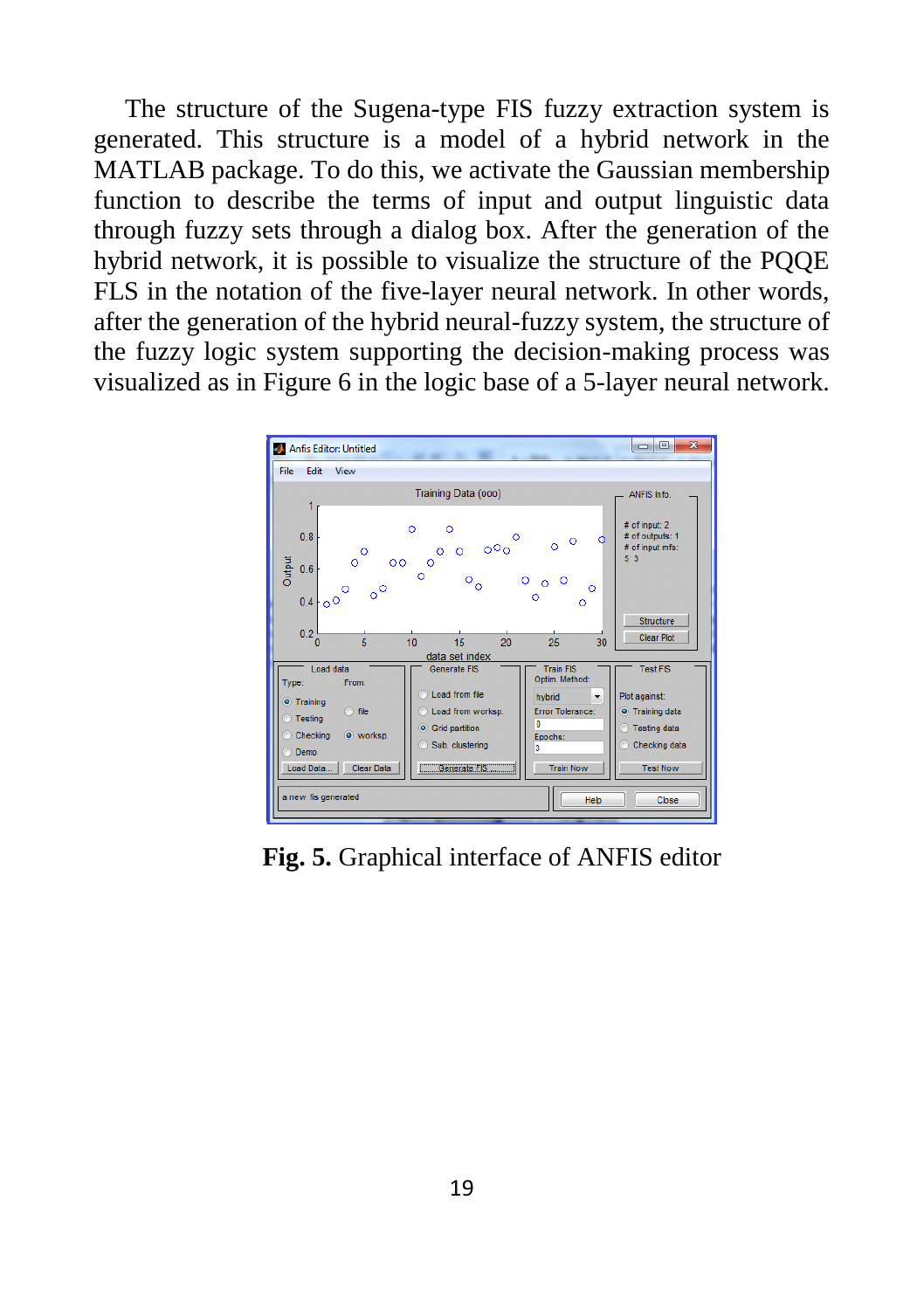

**Fig. 6.** The structure of the neural network in the logical basis of the Fuzzy extract system

Further adjustment of the parameters of the installed and trained PQQE FLS can be done using the standard graphics tools of the Fuzzy Logic Toolbox. As a result of the learning process, the input properties of the hybrid system were optimized. Thus, as shown in Figure 7, the parameters of the Gaussian-type membership functions of fuzzy sets representing the terms of the linguistic variables x1 and x2 are optimized.



**Fig. 7.** Optimized affiliation functions on inputs

Table 2 simplifies the "taught" fuzzy implicative rules. For example, one of the regulated rules is interpreted as follows:

"if  $x_1 - X_{12} =$  is important (i.e. o  $x_{12}(u) = \exp\{- (u - 0.3075)^2 / 0.0703^2 \}$  if it is a fuzzy set recoverable by Gauss membership function) and  $x_2$  –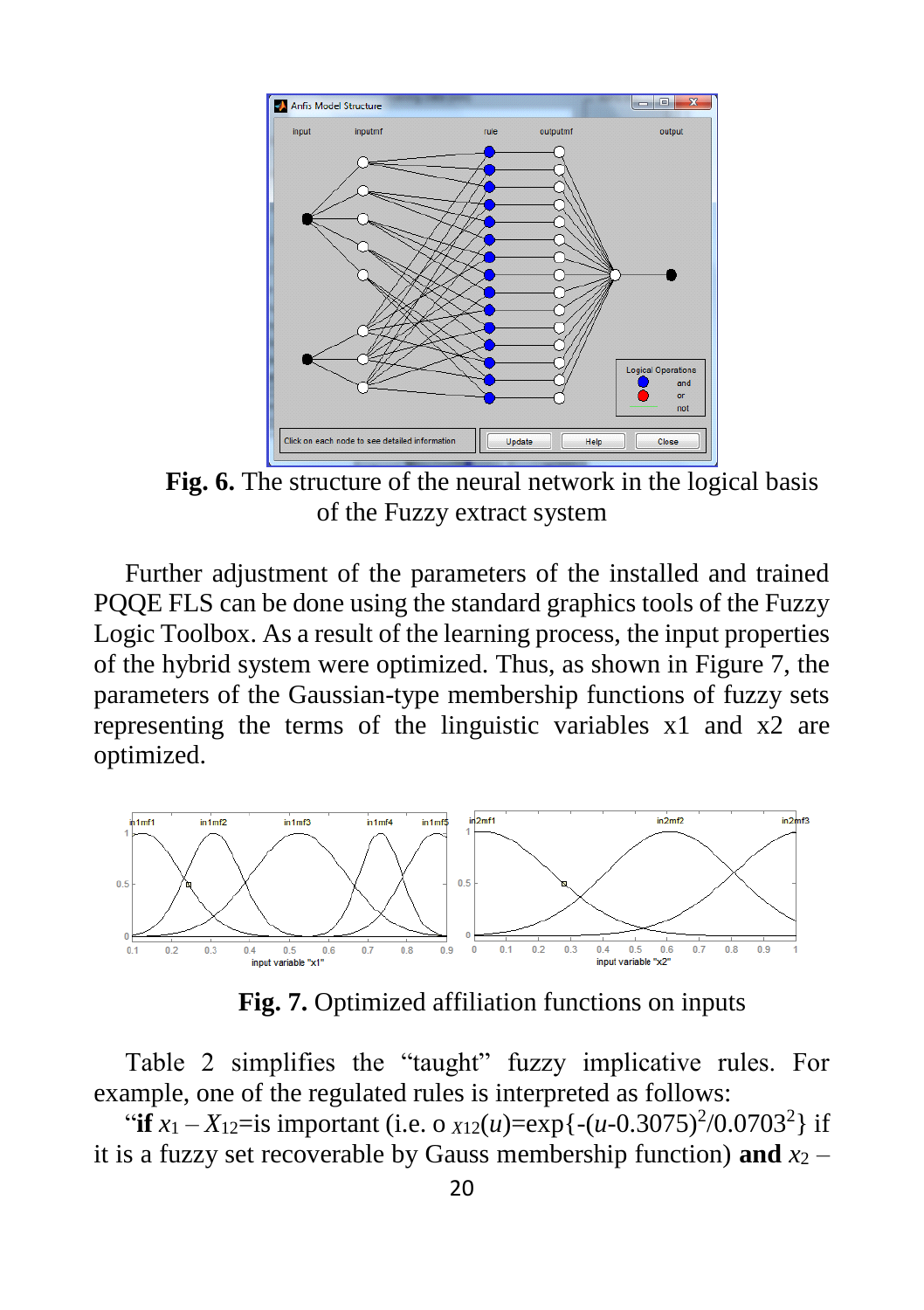$X_{21}$ =happened for the first time(i.e. o  $X_{21}(u)$ =exp{-(*u*- $(0.6090)^2/0.1983^2$  if it is a fuzzy set recoverable by Gauss membership function), **then**  $y$   $Y_2$ =payment of the fine(From 1000 to 2000 manats)".

| $N_2$          | Input           |               |           | Output                                            |
|----------------|-----------------|---------------|-----------|---------------------------------------------------|
|                | $\mathcal{X}_1$ | $\mathcal{X}$ | Defasited | Assessment of violations (sanctions)              |
|                |                 |               | prices    |                                                   |
| $\mathbf{1}$   | $X_{11}$        | $X_{21}$      | 0.3859    | $Y_1$ – no criminal liability                     |
| $\overline{c}$ | $X_{11}$        | $X_{22}$      | 0.4334    | $Y_2$ – Fine in the amount of 1000 to 2000 manats |
|                | $X_{11}$        | $X_{23}$      | 0.5678    | $Y_3$ – three hundred and twenty to four hundred  |
| 3              |                 |               |           | and eighty hours of public work                   |
| 4              | $X_{12}$        | $X_{21}$      | 0.4005    | $Y_2$ – Fine in the amount of 1000 to 2000 manats |
| 5              | $X_{12}$        | $X_{22}$      | 0.4453    | $Y_2$ – Fine in the amount of 1000 to 2000 manats |
|                | $X_{12}$        | $X_{23}$      | 0.6503    | $Y_3$ – three hundred and twenty to four hundred  |
| 6              |                 |               |           | and eighty hours of public work                   |
| 7              | $X_{13}$        | $X_{21}$      | 0.4704    | $Y_2$ – Fine in the amount of 1000 to 2000 manats |
|                | $X_{13}$        | $X_{22}$      | 0.6572    | $Y_3$ – three hundred and twenty to four hundred  |
| 8              |                 |               |           | and eighty hours of public work                   |
| 9              | $X_{13}$        | $X_{23}$      | 0.7226    | $Y_4$ – Fine in the amount of 1000 to 4000 manats |
| 10             | $X_{14}$        | $X_{21}$      | 0.7302    | $Y_4$ – Fine in the amount of 1000 to 4000 manats |
|                | $X_{14}$        | $X_{22}$      | 0.5859    | $Y_3$ – three hundred and twenty to four hundred  |
| 11             |                 |               |           | and eighty hours of public work                   |
| 12             | $X_{14}$        | $X_{23}$      | 0.9796    | $Y_5$ – imprisonment for up to two years          |
| 13             | $X_{15}$        | $X_{21}$      | 0.7242    | $Y_4$ – Fine in the amount of 1000 to 4000 manats |
| 14             | $X_{15}$        | $X_{22}$      | 0.8815    | $Y_5$ – imprisonment for up to two years          |
|                | $X_{15}$        | $X_{23}$      | 0.6810    | $Y_3$ – three hundred and twenty to four hundred  |
| 15             |                 |               |           | and eighty hours of public work                   |

**Table 2.** Logical rules regulated by a hybrid learning algorithm

Figure 8 shows the distribution of the parameters of the adapted Fuzzy Inference System outputs. This is a very result of this that five clusters *y* were assigned intervals for the default values of fuzzy outputs, means: [0; 0.4], [0.4; 0.55], [0.55; 0.7], [0.7; 0.85] və [0.85; 1].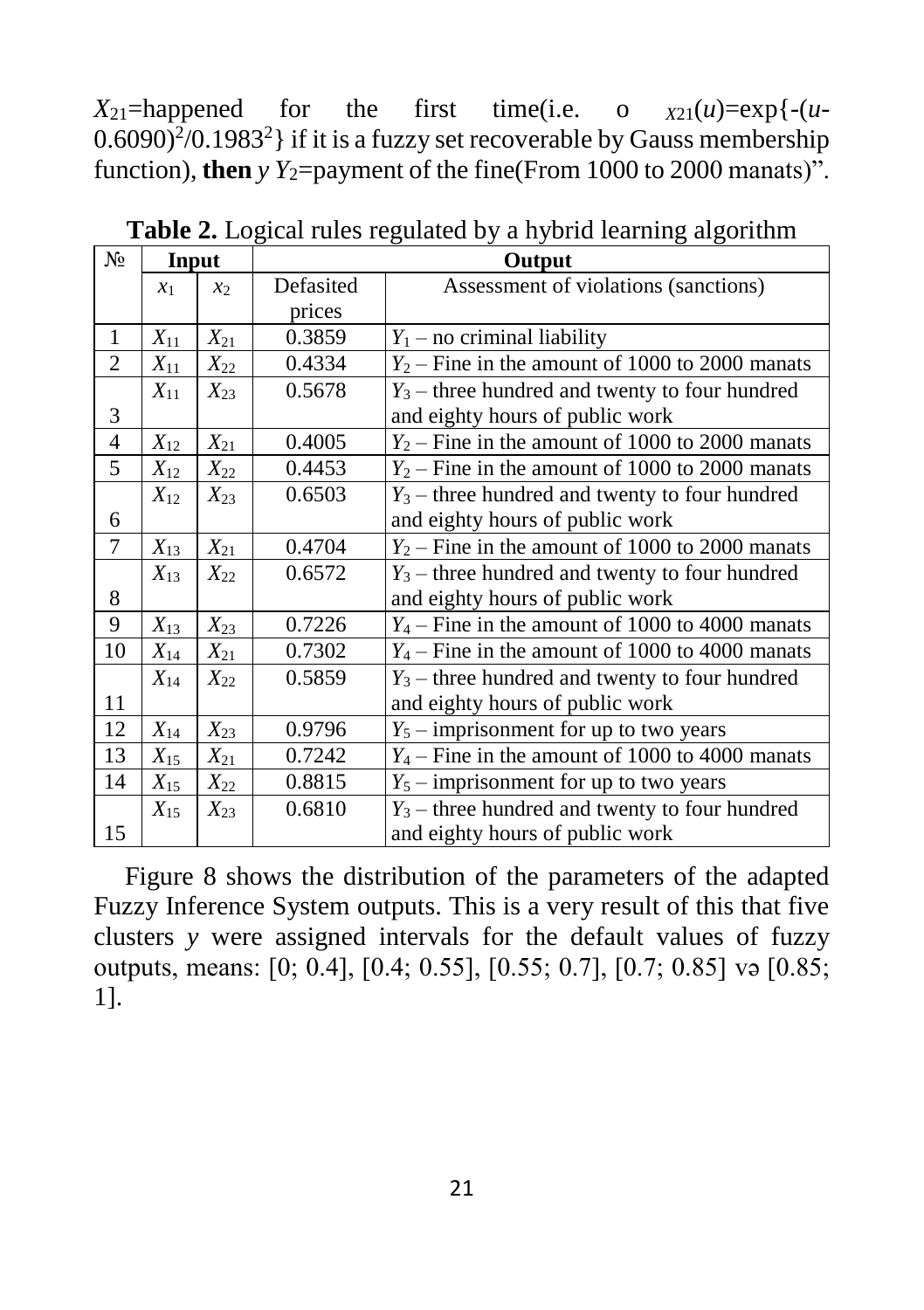

**Figure 8.** Aggregate parameters of Sugeno type ANFIS outputs

During the FLS simulation process, the PQQE used three assessment criteria for the composition of the offense. Based on them, it was possible to establish and study the cause-and-effect relationship between the properties of the offense and the consequences of law enforcement through the Sugeno-type adapted Fuzzy Inference System editor. (Fig.9).



**Figure 9.** Dependence of a sanction depending on the nature of the violation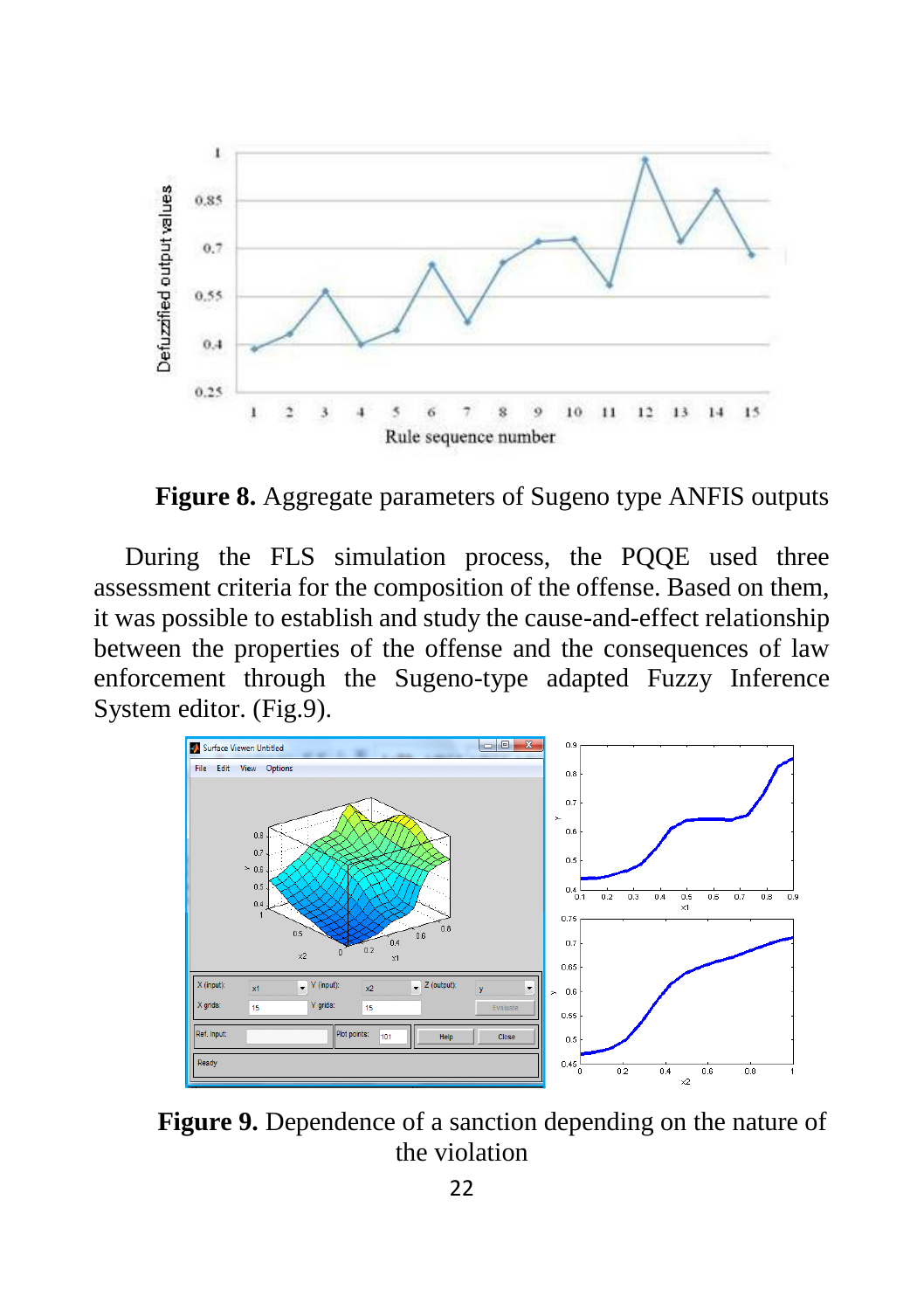Numerical interpretation of the degree of violation and, consequently, if the level of the sanction is the maximum unit does not exceed 0.85; increases relatively steadily with increasing *x*<sup>2</sup> and increases sharply with increasing  $x_1$ . The proposed PQQE FLS system has the ability to quickly and relatively simply diversify its functions to other types of offenses. This requires formalizing the relevant legal norms and obtaining sufficient statistics for the assessment of violations in different scenarios. In the future, such a system may operate autonomously, as it is sufficient to involve existing heuristic knowledge in the field of law enforcement during its development and adaptation.

As a result of the experiments, it can be seen that the ANFIS tool used to simulate the PDMP FLS showed that the efforts to develop the perfect (full-value) software for an autonomous information system that supports procedural decision-making are very promising. The only drawback of the hybrid modeling of PDMP FLS is that the learning element is interfered with during its simulation period, and its quality, therefore the quality of the results depends on the accuracy and adequacy of the experimental data (i.e. training pairs). That is why the choice of teaching sets in the development of such systems is a very important process. To do this, you need to take into account the following.

When constructing and simulating a fuzzy output system on the logical basis of a neural network, it is not possible to determine unambiguously in advance: how much and what input data should be used to teach the neural network. For example, due to the lack of training pairs, the neural network will not be fully trained to solve the problem. In addition, in most weakly formalized areas of human activity, such as lawmaking and law enforcement, legislators and/or law enforcement officials often fail to provide an accurate answer: what elements of the crime are more important from the point of view of the law in order to make well-founded procedural decisions. Therefore, at the entrance to the neural network, users usually transmit a large amount of data, which in itself is not true. At the same time, in order to reduce the training time of the neural network and improve the quality of its operation, it is necessary to determine: what data is required to solve this or that application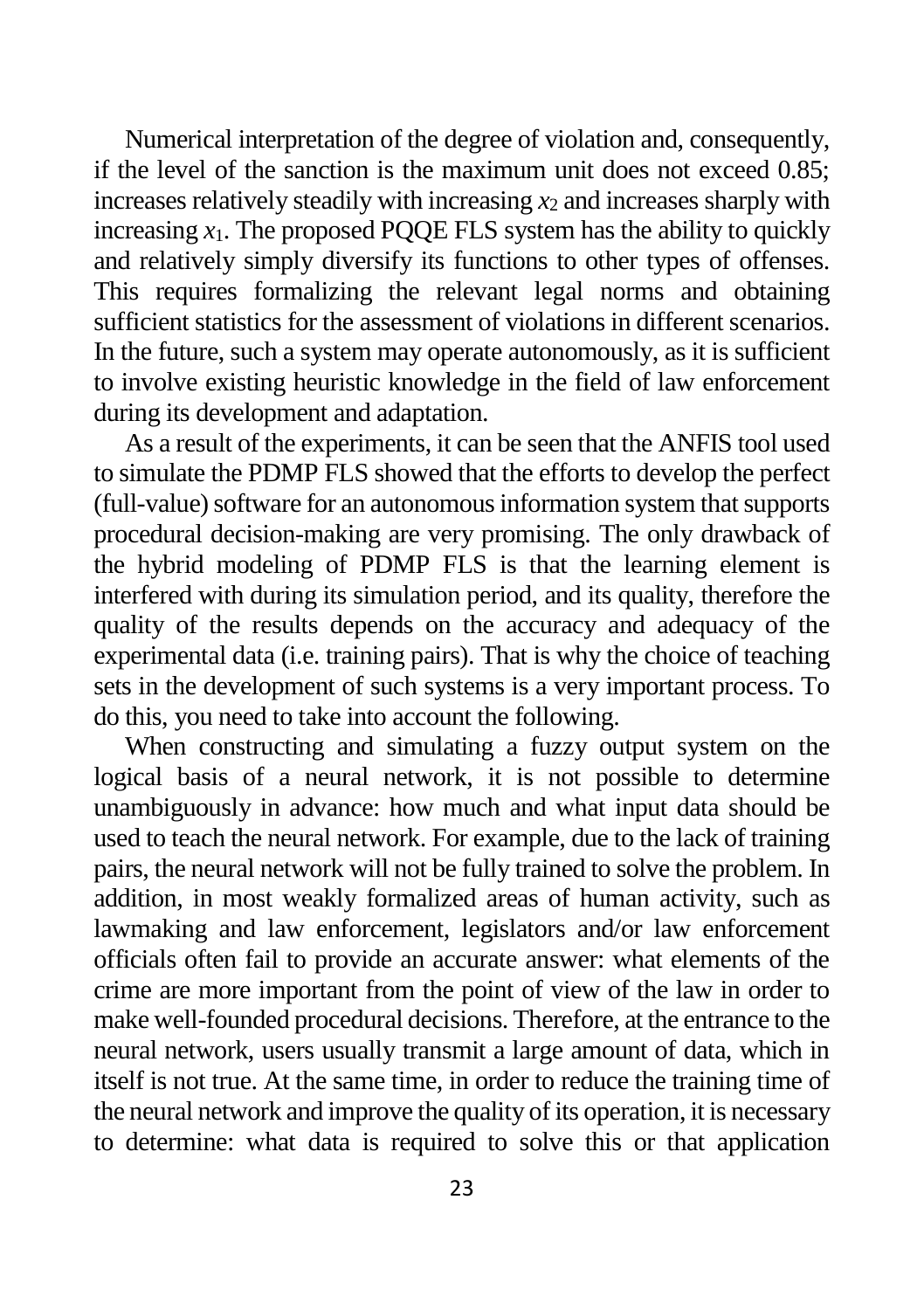problem? In the context of addressing this issue, experts in existing fields should also determine the importance of input signals.

Thus, when selecting training pairs, the user must take into account the following factors for effective structural and parametric regulation of the neural network, which performs a fuzzy output mechanism:

⦁ At the initial stage of the neural network modeling process, it is necessary to select a large number of teaching examples, because when solving poorly structured problems with the help of neuro-fuzzy hybrid systems, this is impossible to predict the cause-and-effect relationship between the output property of the model and the existing input data.

⦁ The input properties of the future model should not be correlated with each other, because the existence of a correlation between them does not allow them to perform the ranking. Otherwise, it becomes impossible to use the usual algorithm due to its importance.

⦁ Before deleting teaching samples, make sure that they do not contain important information.

# **CONCLUSION**

The concept of semantic uncertainty was expressed and applied in the assessment concepts that can be used in legal science: thus, semantic uncertainty in the concept of assessment is an integral part of the legal norm. Within its framework, the responsible person executing the law is entrusted with the choice of a free, intellectually willed, and morally grounded procedural decision.

 $\Box$  The semantic nature of the concept of evaluation was analyzed in a new manner: It was established that the distinguishing feature of the assessment concept in the legal norm is not related to the obvious nature of its logical structure. It is due to the ambiguity of the semantic content of the legal norm.

 In the example of the concept of the amount of material damage, the definition of the assessment concept of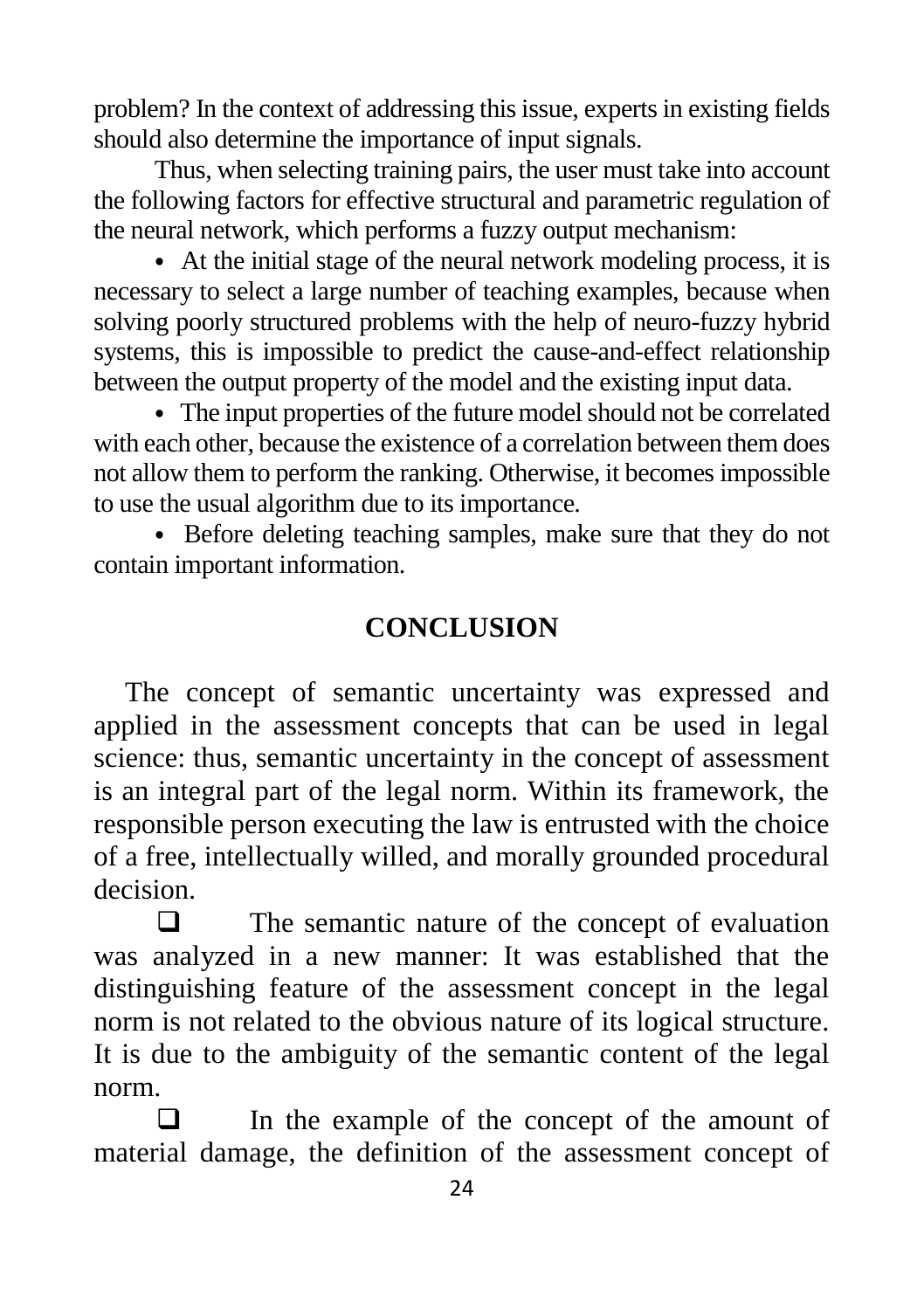procedural law was given from a formal standpoint: as a fuzzy concept that regulates litigation and carries additional information in a specific court case for a law enforcer within a fuzzy extract system.

 $\Box$  Given the existence of semantic uncertainty in the assessment concepts, a fuzzy model of the rule of law has been developed.

 $\Box$  Given the existence of semantic uncertainty in assessment concepts, fuzzy methods for classifying and assessing violations have been developed and articulated.

 $\Box$  The concept of an information system that supports the process of making procedural decisions based on a fuzzy logic output system implemented in the logical basis of the neural network was expressed and a software simulation was performed on a specific example.

 $\Box$  Social events regulated by law can be considered socio-legal events. Both the crime itself and the process of prosecuting this crime (the perpetrator) can be seen as a type of socio-legal event.

**The main results of the dissertation were published in the following scientific works:**

1. F.B. Ağayev. Beynəlxalq və milli səviyyədə uşaq hüquqlarının müdafiə mexanizmləri // "Hüquq düşüncəsi və elm" elmi-nəzəri jurnal, 2011, №3, səh. 14-18.

2. F.B. Ağayev. Beynəlxalq və milli hüquqda uşaq əməyinin istismarının yolverilməzliyi // "Qanun" elmi hüquq jurnalı, 2011, №08 (208), səh. 65-71

3. F.B. Ağayev. Azərbaycanda Ombudsman təsisatı: yeni səlahiyyətlər və vəzifələr // Gənc Alimlərin Əsərləri, 2013, №8, səh. 287-292.

4. Ф.Б. Агаев. Процесс миграции и защита прав мигрантов // Межд. научно-практ. Конф., посвященная 20-летию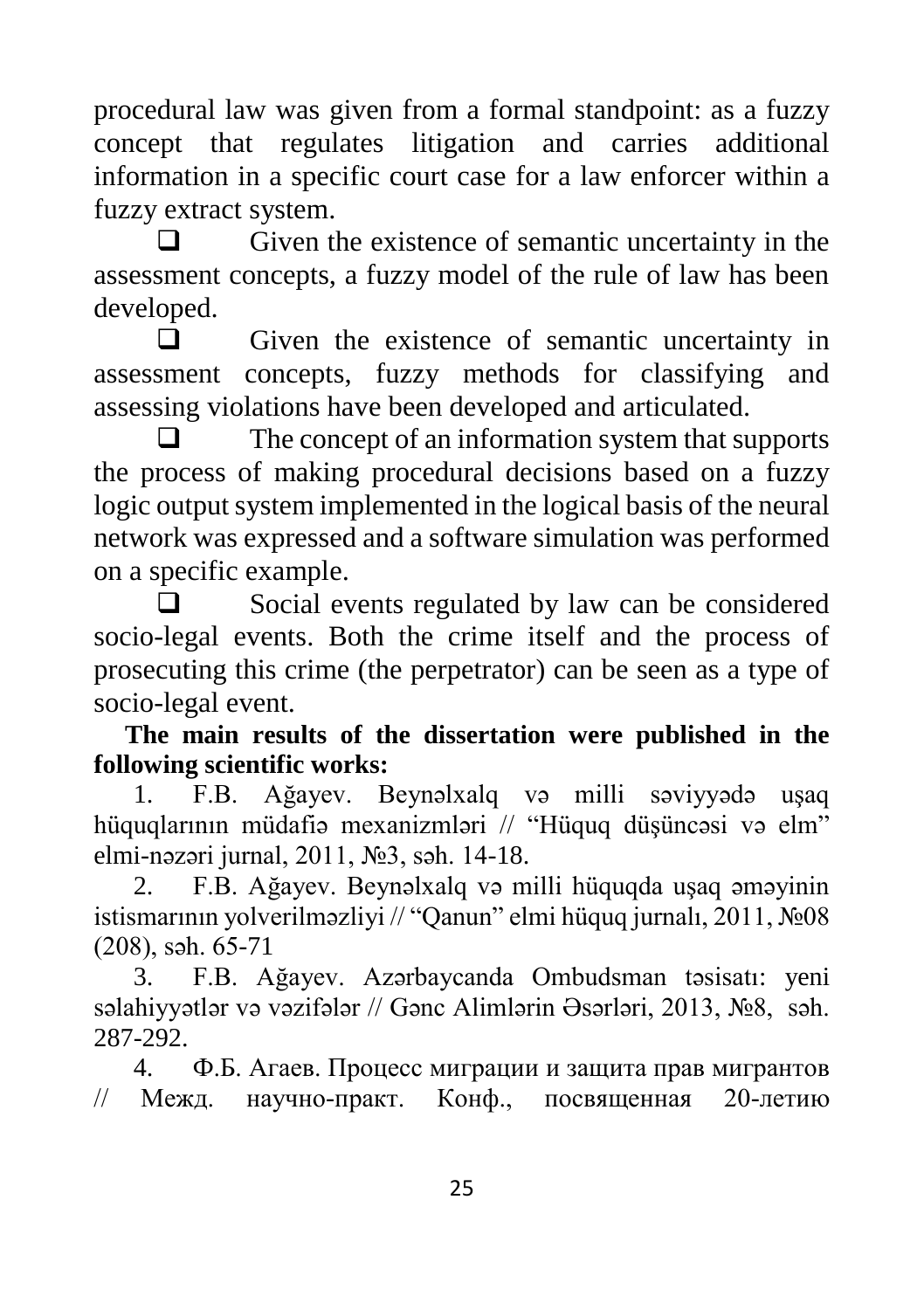Конституции Российской Федерации, Кемерово, 2013, 12 декабря, c. 157-162

5. F.B. Ağayev. Hüquq mədəniyyətinin və düşüncəsinin inkişafında Ombudsman təsisatının rolu // Gənc Alimlərin Əsərləri, 2014, №9, səh. 248-257

6. F.B. Ağayev. Aliment: qanunvericilik və mövcud problemlər // "Azərbaycanda Hüquqi dövlət quruculuğunun aktual problemləri" II Beyn. Elmi Konf. Mater. 2014, səh. 93-96.

7. Р.Р. Рзаев, Ф.Б. Агаев, М.А.Агамалыев. Об одном подходе к преодолению семантической неопределённости в оценочных понятиях процессуального права // Azərbaycan Milli Elmlər Akademiyasının Xəbərləri, Fizika-Texnika və Riyaziyyat Elmlər Seriyası, İnformasiya və İdarəetmə Problemləri, Bakı, 2014, Cild 34, №3, səh. 49-61.

8. R.R. Rzayev, F.B. Agayev, M.A. Agamaliyev. Fuzzy Approach to Overcoming of Semantic Uncertainty in Criterion Concepts of a Procedural Law // Journal of Next Generation Information Technology, South Korea, 2014, Vol. 5, No. 4, pp. 11-25.

9. Р.Р. Рзаев, Г.М. Шихалиева, З.Р. Джамалов, Ф.Б. Агаев. Об одном подходе к дефаззификации выходов нечётких моделей временного ряда // Математичні машини і системи, Институт Проблем Математических Машин и Систем, Киев, 2015, № 1, стр. 96-110.

10. Р.Р. Рзаев, Ф.Б. Агаев, Н.А. Умарова, И.Р. Рзаева. Нечёткая логико-лексикологическая поддержка создания терминологического словаря промежуточного языка в билингвальном обучении // Gənc Alimlərin Əsərləri, Bakı, 2015, №11, səh. 14-25.

11. Р.Р. Рзаев, Ф.Б. Агаев, З.Р.Джамалов, В.И. Гасанов. Поддержка принятия процессуальных решений на основе применения нейро-нечёткого метода многокритериальной оценки // Gənc Alimlərin Əsərləri, Bakı, 2015, №12, səh. 5-20.

12. F.B. Ağayev. Erkən nikahların qarşısının alınması üzrə imkanların gücləndirilməsi // "Ailə-məişət zorakılığının sosialpsixoloji, cinayət-hüquqi və kriminoloji problemləri" mövzusunda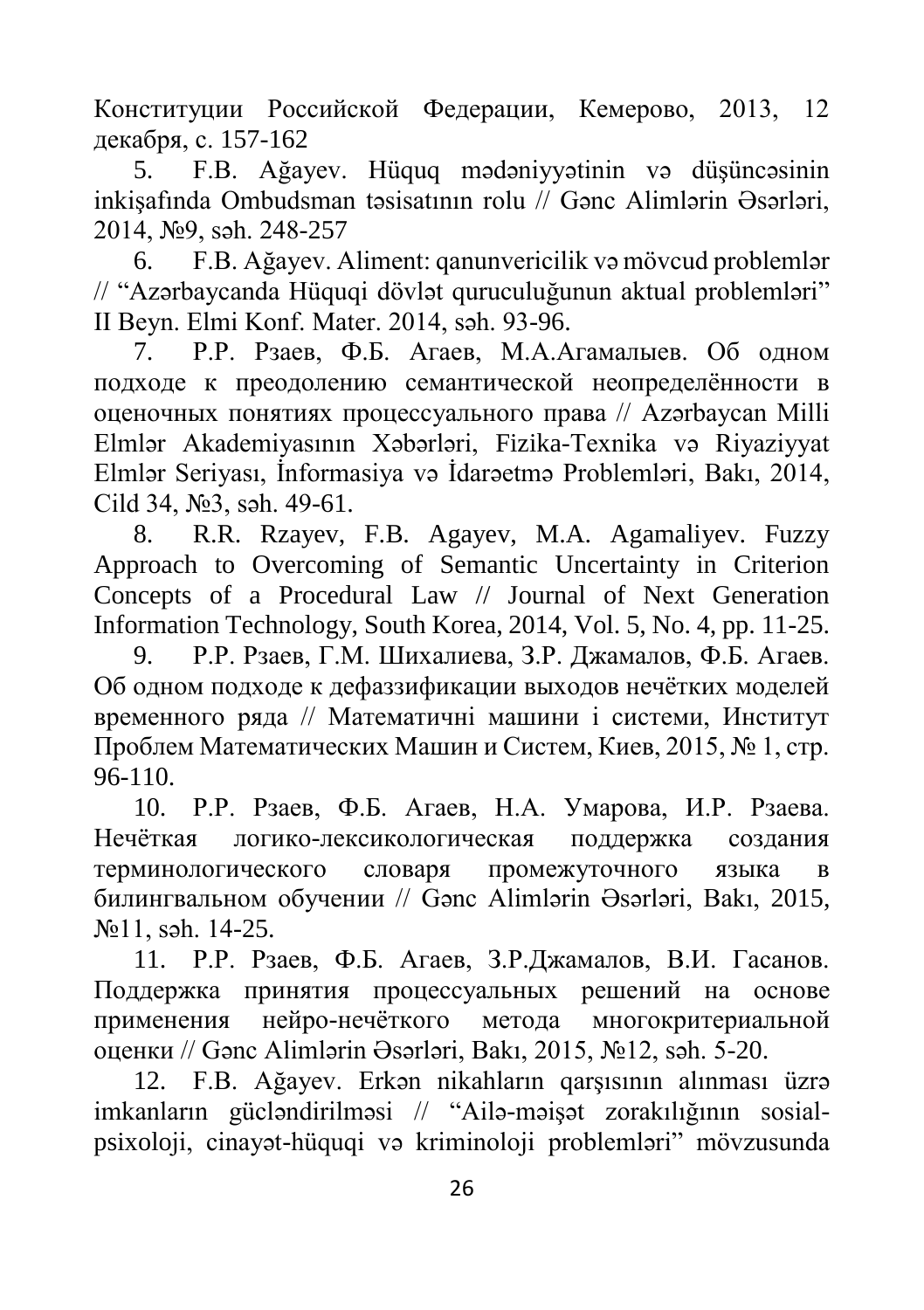Beynəlxalq elmi-praktik konfransın materialları, 2016, səh. 386-390.

13. Р.Р. Рзаев, Ф.Б. Агаев, З.Р.Джамалов, А.И.Гоюшов. Информационная Система Поддержки Принятия Процессуальных Решений // Системы и средства информатики, Москва, 2016, Т.26, №1, с. 182-196.

14. R.R. Rzayev, F.B. Agayev, M.A. Agamaliyev, V.I. Hasanov. Overcoming of semantic uncertainty in criterion concepts of a procedural law based on using fuzzy inferences  $// 12<sup>th</sup> International$ [Conference on Application of Fuzzy Systems and Soft Computing –](https://link.springer.com/book/10.1007/978-3-030-04164-9) [ICAFS-201](https://link.springer.com/book/10.1007/978-3-030-04164-9)6, Procedia Computer Science, Published by Elsevier, Vienna, Austria, 2016, Vol. 102, pp. 209-216.

15. F.B. Agayev. Modeling of legal norms with the using of fuzzy reference method **//** Proceeding of young scientists, Baku, 2016, No. 14, pp. 5-15.

16. F.B. Ağayev. Cinayət-prosessual hüquq normaları və bu normalarla tənzim edilən hüquq münasibətləri haqqında // "Qanun" elmi hüquq jurnalı, 2018, 08 (268), səh. 71-77.

17. F.B. Ağayev. Azərbaycan Respublikasının İnsan Hüquqları üzrə Müvəkkilinin elmi-analitik və hüquqi maarifləndirmə sferalarında fəaliyyəti hüquq elminin inkişafı kontekstində // İnsan hüquqları və informasiya hüququ (elmi məqalələr toplusu), 2018, №1 (1), səh. 37-42.

18. F.B. Ağayev. Cinayət-prosessual hüquq normaları ilə tənzim edilən münasibətlərin xüsusiyyətləri // "Azərbaycanda hüquq elminin müasir inkişaf istiqamətləri və tendensiyaları" mövzusunda beynəlxalq elmi-praktiki konfransın materialları, 2018, səh. 427-431.

19. F.B. Agayev. Analytical support of the procedural decisionmaking process // Mathematical Machines and System, Ukrainian, 2020, No. 4, pp. 20-32.

The personal role of the applicant in the jointly published scientific works: [7], [8], [11], [13] and [14] the co-authors participated only in discussions and calculations. In [9] and [10], it is up to the plaintiff to develop the conceptual models applied therein.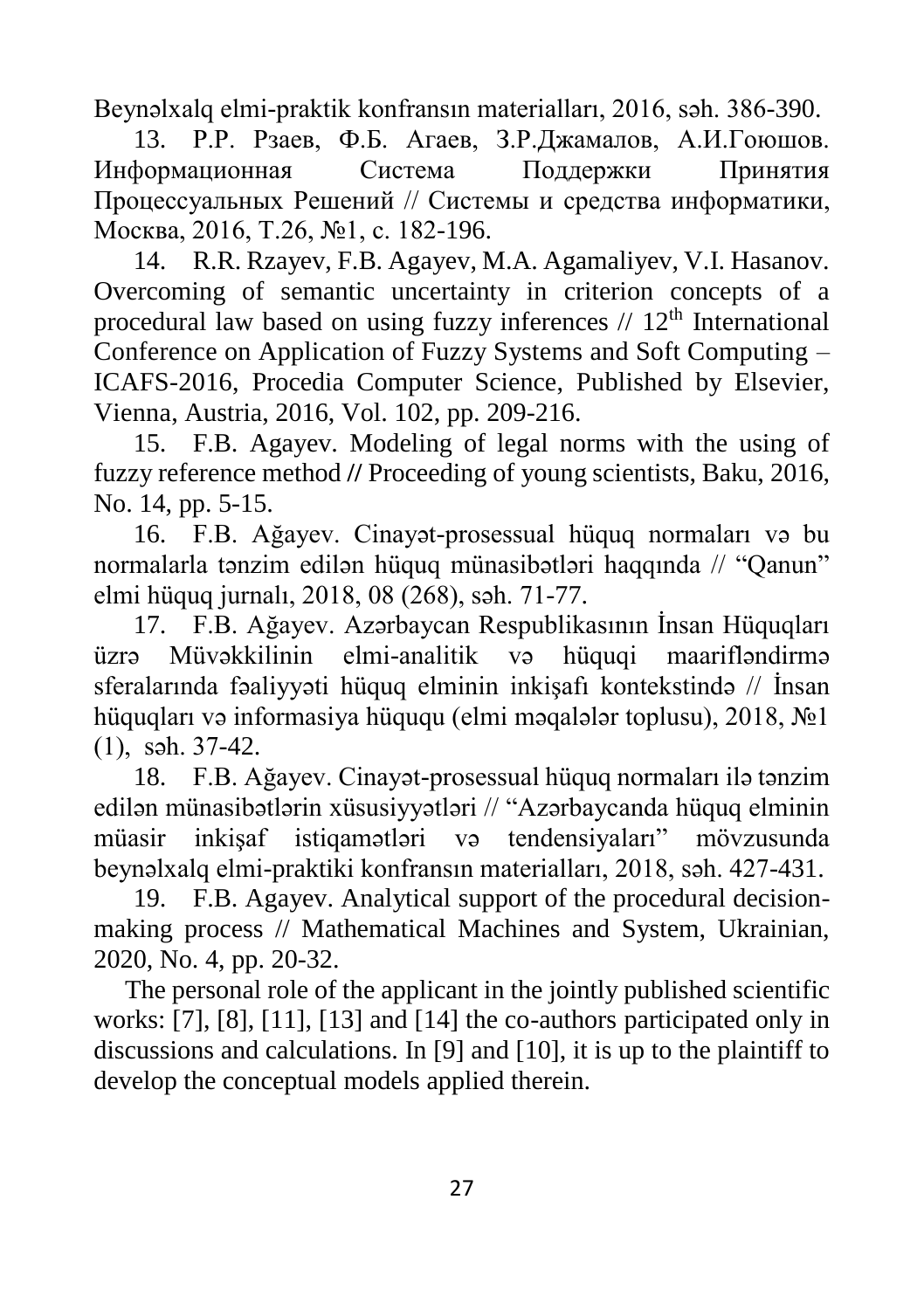The defense will be held on 11 February 2022 at  $14^{00}$  at the meeting of the Dissertation council ED 1.20 of Supreme Attestation Commission under the President of the Republic of Azerbaijan operating at Institute of Control Systems of the Azerbaijan National Academy of Sciences.

Address: 68 B. Vahabzade Str., Baku AZ1141

Dissertation is accessible at the Library of the Institute of Control Systems of the Azerbaijan National Academy of Sciences.

Electronic versions of dissertation and its abstract are available on the official website [\(https://www.isi.az\)](https://www.isi.az/) of the Institute of Control Systems of the Azerbaijan National Academy of Sciences.

Abstract was sent to the required addresses on 07 January 2022.